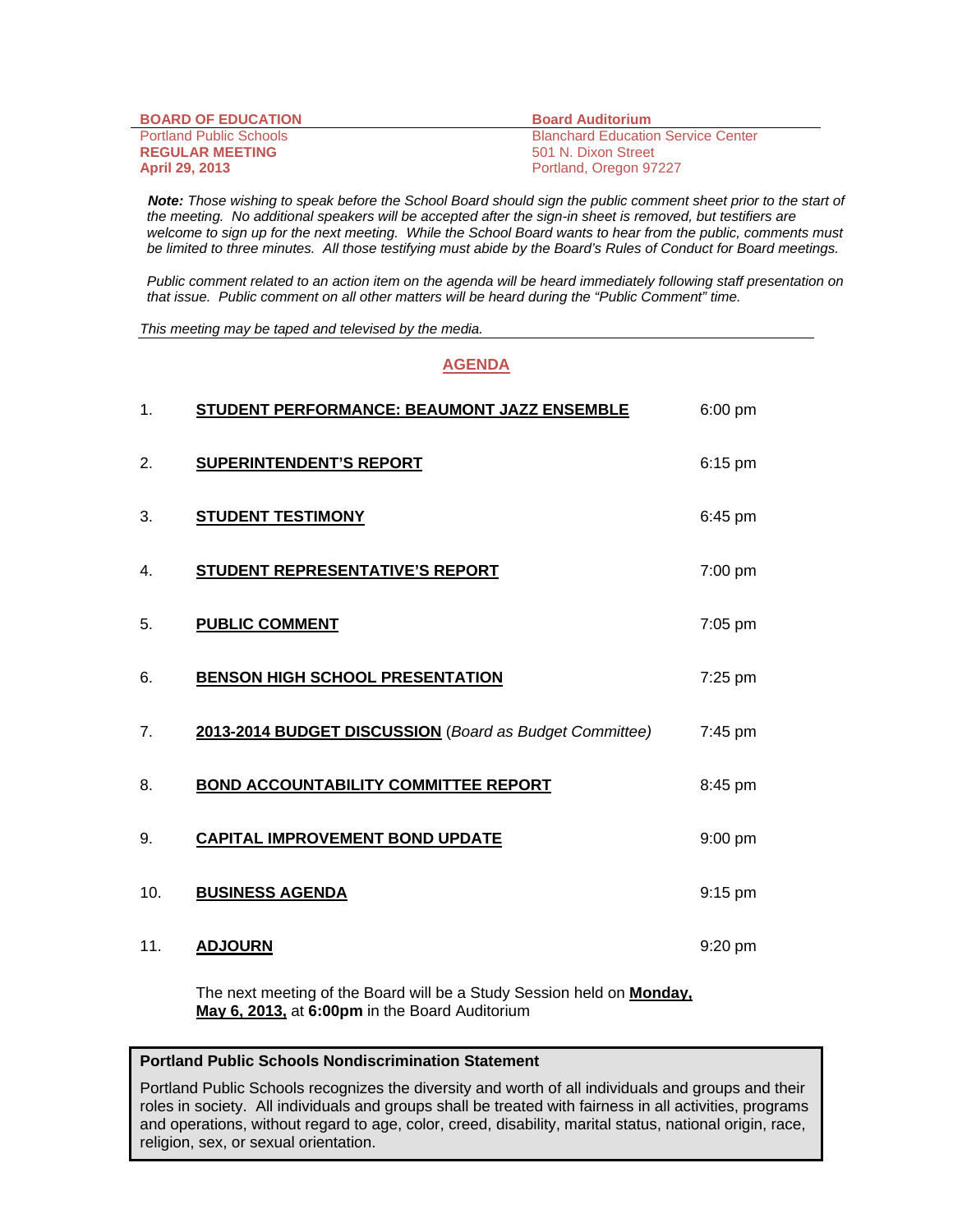## **Portland Public Schools 10th Grade On Track Milestone (6+ Credits and 90%+ Attendance) – 2010 to 2012 Benson**



Note: Data are not displayed for groups with fewer than 6 students.

\*Largest Gap is the difference between White students and the lowest performing non‐White group with 6 or more students. PPS Research, Evaluation & Assessment—10/24/2012jws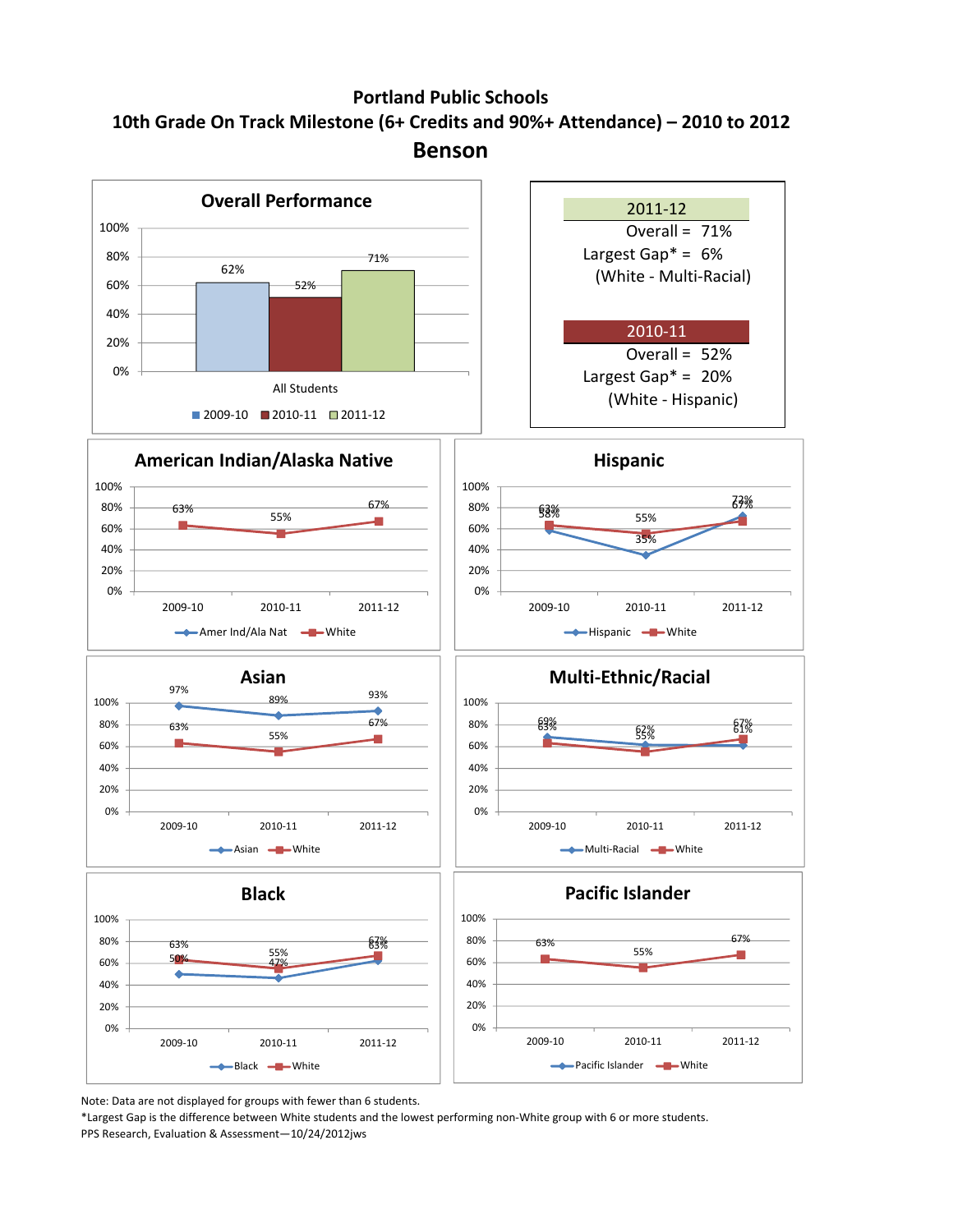

## **MEMORANDUM**

| Date:    | April 29, 2013                                                |
|----------|---------------------------------------------------------------|
| To:      | Members of the Board of Education                             |
| From:    | Jim Owens, Executive Director, Office of School Modernization |
| Thru:    | C.J. Sylvester, Chief Operating Officer                       |
| Subject: | Bond Program Status - April 2013                              |
|          |                                                               |

In the November 2012 election, the voters approved a \$482M capital improvement bond for Portland Public Schools. The District's Office of School Modernization Staff has developed a set of performance measures to provide management information for the staff and reporting tools for the Bond Accountability Committee and the Board's oversight role. Performance metrics for the 2012 bond program are based upon *The Balance Scorecard* (BSC) approach to business management.

BSC is founded on the concept of key perspectives that are essential to success. PPS's BSC for the 2012 bond program are:

- 1. Budget perspective
- 2. Schedule perspective
- 3. Stakeholder perspective
- 4. Equity perspective
- Each perspective has strategic goals, performance measures and targets
- Unique reporting tool developed
- Provided executive-level, meaningful information to Superintendent, Board and Bond Accountability Committee
- Is a useful management tool for Director level
- Appropriate for use on the PPS website for public viewing
- Allows drilling down into data where performance targets are not being met to understand what is going on and to provide the basis for corrective actions.

Attached is the Balanced Scorecard Report for the month of April which will be presented by Staff at the April 29th Board meeting. Following the presentation, the Board is welcome to ask any questions relating to the topic.

Attachment: Balanced Scorecard Report – April 2013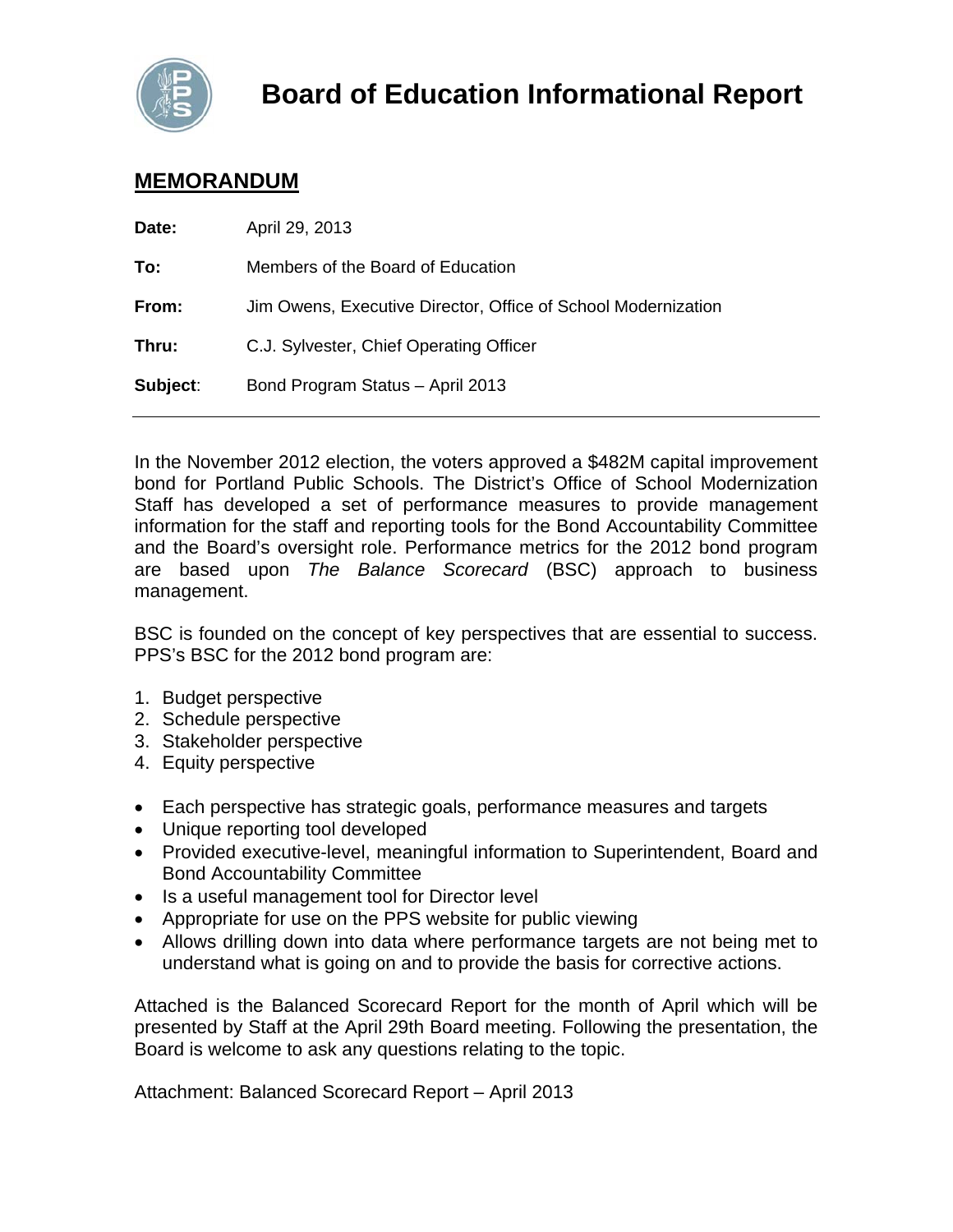

 $\overline{a}$ 

## **MEMORANDUM**

| Date:    | January 3, 2013                                                        |
|----------|------------------------------------------------------------------------|
| To:      | C.J. Sylvester, Chief Operating Officer                                |
| From:    | Jim Owens, Director Capital Operations, Office of School Modernization |
| Subject: | <b>Balanced Scorecard</b>                                              |

This memo provides a recommendation to use a "balanced scorecard" reporting tool for reporting and managing the 2012 capital construction bond program. It's based upon *The Balance Scorecard <sup>1</sup>* (BSC) approach to business management.

- BSC is founded on the concept of key perspectives that are essential to success. Typically these are:
	- **Financial perspective**
	- **Customer perspective**
	- **Internal business process perspective**
	- Learning & growth perspective
	- o Each perspective contains several strategic objectives
	- o Each strategic objective contains performance measures and targets
- PPS's BSC for the 2012 bond program
	- o Four perspectives selected
		- **Budget perspective**
		- **Schedule perspective**
		- **Stakeholder perspective**
		- **Equity perspective**
	- o Each perspective has strategic goals, performance measures and targets
	- o Unique reporting tool developed (attached)
	- o Provides executive-level, meaningful information to Superintendent, Board and Bond Accountability Committee
	- o Is a useful management tool for program & project level staff
	- o Appropriate for use on the PPS website for public viewing
	- o Allows drilling down into data where performance targets are not being met to understand what is going on and to provide the basis for corrective actions.

<sup>&</sup>lt;sup>1</sup> Kaplan, Robert S. and Norton, David P; Harvard Business School Press; Boston, 1996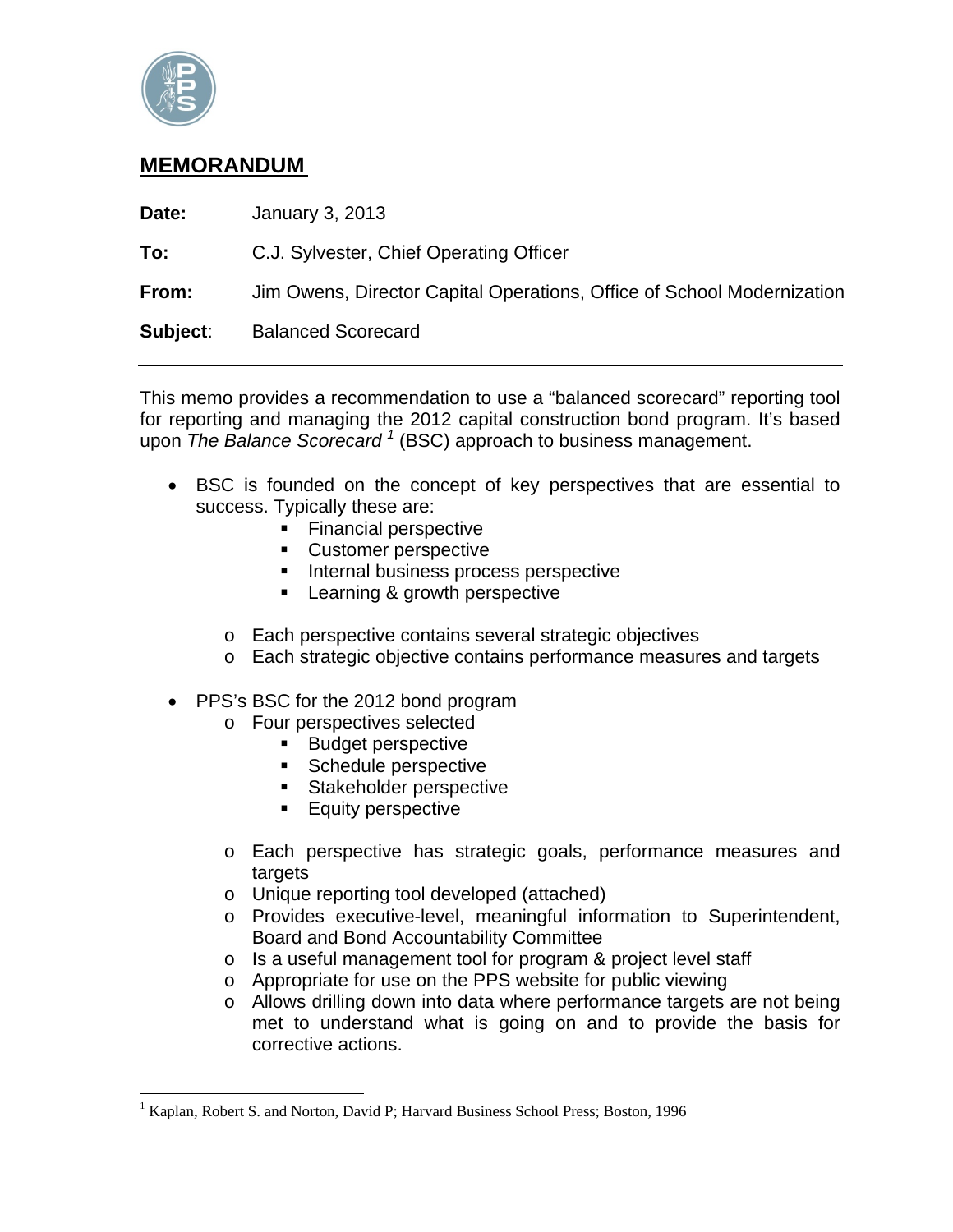2012 Capital Construction Bond Program April 2013

| <b>Narrative Comments:</b><br>1. Educational visioning & edspec work in progress.<br>2. Project improvements 2013 design phase is progressing on schedule.<br>3. Staff is moving ahead with providing pre-engineered "relocatable"<br>portables" at Faubion. |  |                      | <b>Color Key</b>   | Good<br>Concerns<br>Trouble |                     |             | <b>Overall Perspective</b> |          |                      |                      |                      | Perspective<br><b>Budget</b><br><b>Schedule</b><br><b>Stakeholders</b><br>Equity<br>Average |                        | Perform |
|--------------------------------------------------------------------------------------------------------------------------------------------------------------------------------------------------------------------------------------------------------------|--|----------------------|--------------------|-----------------------------|---------------------|-------------|----------------------------|----------|----------------------|----------------------|----------------------|---------------------------------------------------------------------------------------------|------------------------|---------|
| 4. Bond funded positions & hiring decisions nearly complete.                                                                                                                                                                                                 |  |                      | 2012 Bond Projects |                             |                     |             |                            |          |                      |                      |                      |                                                                                             |                        |         |
| 5. Developing design 'statements of work' documents for RHS & FHS.                                                                                                                                                                                           |  |                      |                    |                             |                     |             |                            |          |                      |                      |                      |                                                                                             |                        |         |
| 6. Preparing charters for Design Advisory Groups at RHS, FHS & Faubion.                                                                                                                                                                                      |  |                      |                    |                             |                     |             |                            |          |                      |                      |                      |                                                                                             |                        | Costs   |
| 7. Preparing methodology for 2014 Summer improvement projects.                                                                                                                                                                                               |  | Improvements<br>2013 | Roosevelt HS       | Faubion K8                  | mprovements<br>2014 | Franklin HS | Improvements<br>2015       | Grant HS | Improvements<br>2016 | Improvements<br>2017 | Improvements<br>2018 | mprovements<br>2019                                                                         | Contingency<br>Program | Program |
| <b>Overall Project Performance</b>                                                                                                                                                                                                                           |  |                      |                    |                             |                     |             |                            |          |                      |                      |                      |                                                                                             |                        |         |
| <b>Budget</b><br>Perspective                                                                                                                                                                                                                                 |  |                      |                    |                             |                     |             |                            |          |                      |                      |                      |                                                                                             |                        |         |
| Schedule<br>Perspective                                                                                                                                                                                                                                      |  |                      |                    |                             |                     |             |                            |          |                      |                      |                      |                                                                                             |                        |         |
| <b>Stakeholders</b><br>Perspective                                                                                                                                                                                                                           |  |                      |                    |                             |                     |             |                            |          |                      |                      |                      |                                                                                             |                        |         |
| Equity<br>Perspective                                                                                                                                                                                                                                        |  |                      |                    |                             |                     |             |                            |          |                      |                      |                      |                                                                                             |                        |         |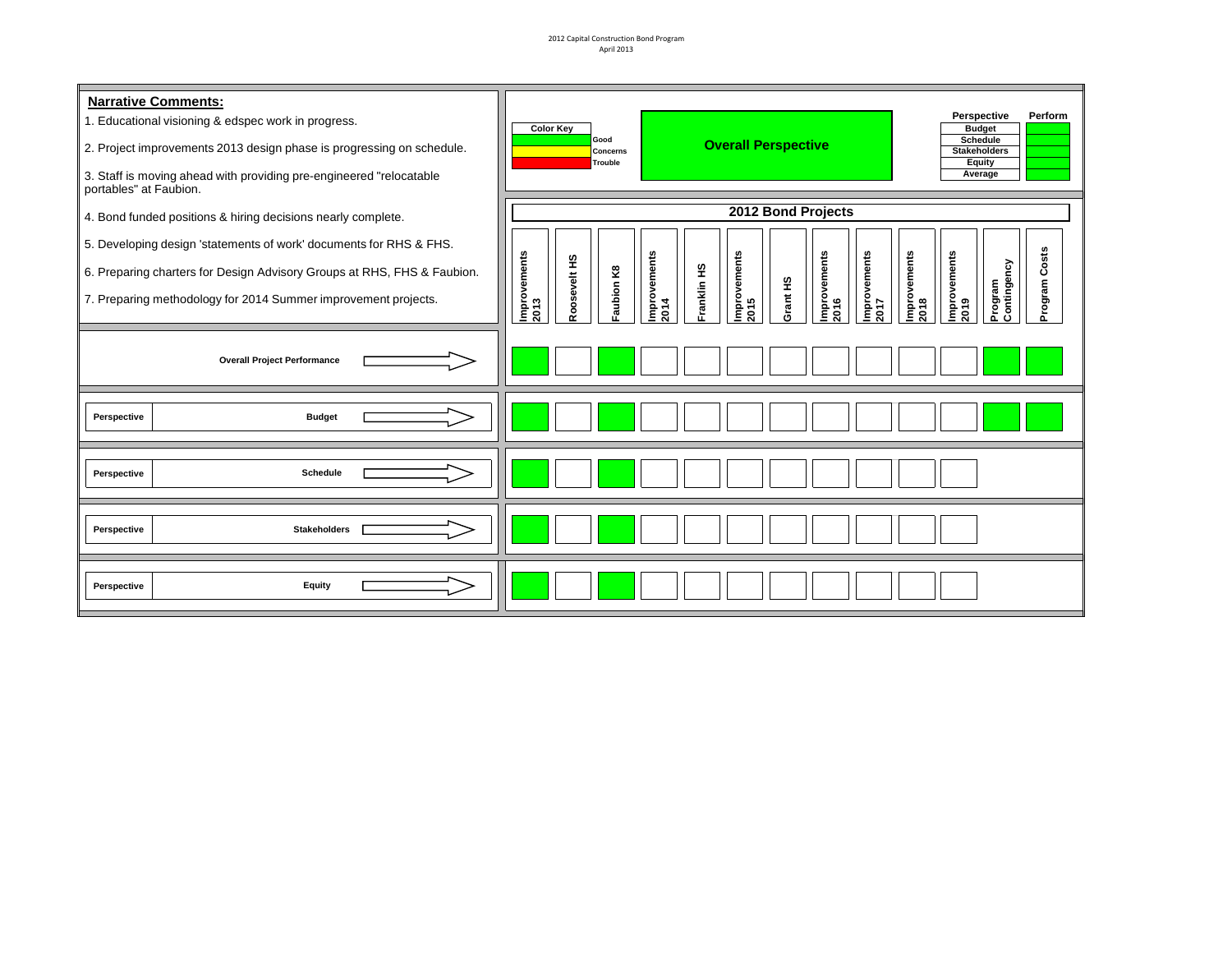| <b>Narrative Comments:</b><br>1. Construction estimates for summer improvements 2013<br>are higher than expected. Awaiting bidding results.<br>2. Issuing \$159M of bonds as first increment in financing the<br>\$482M program. Received Aa2 rating from Moody's. | Strategic Obj.<br>Perform<br><b>Color Key</b><br>A<br><b>Budget Perspective</b><br>в<br>Good<br>C<br>Concerns<br>D<br>Trouble<br>Average                                                                                                                                              |
|--------------------------------------------------------------------------------------------------------------------------------------------------------------------------------------------------------------------------------------------------------------------|---------------------------------------------------------------------------------------------------------------------------------------------------------------------------------------------------------------------------------------------------------------------------------------|
| 3. Program contingency & program cost components are<br>established.                                                                                                                                                                                               | 2012 Bond Projects<br>mprovements 2013<br>2018<br>2019<br>2015<br>2014<br>2016<br>2017<br>Program Costs<br>mprovements<br>mprovements<br>mprovements<br>mprovements<br>improvements<br>mprovements<br>Roosevelt HS<br>Contingency<br>Franklin HS<br>Faubion K8<br>Grant HS<br>Program |
| <b>Strategic</b><br><b>Performance Targets</b><br><b>Performance Measures</b><br><b>Objectives</b>                                                                                                                                                                 |                                                                                                                                                                                                                                                                                       |
| Objective A<br>Initial Cost Estimate of Approved Scope<br>> 15% Contingency Available<br>$\mathbf{1}$<br>Project Budget and<br>2 Master Plan<br>Within Budgeted Amount<br>Scope Aligned                                                                            |                                                                                                                                                                                                                                                                                       |
| 3 Projected Total P & D Costs<br>Objective B<br>Within Budgeted Amount<br>Planning & Design<br>Costs within<br>Budget                                                                                                                                              |                                                                                                                                                                                                                                                                                       |
| Objective C<br>Construction Cost Award Price or GMP<br>< 90% of Construction Budget<br>$\overline{4}$<br><b>Construction Costs</b><br>within Budget<br><b>Construction Cost Current Estimate</b><br>5<br>Per Schedule                                              |                                                                                                                                                                                                                                                                                       |
| Objective D<br>Total Project Costs Within Budgeted Amount<br>6<br>Per Schedule<br>Project within<br>Budget                                                                                                                                                         |                                                                                                                                                                                                                                                                                       |

 $\frac{1}{\sqrt{2}}$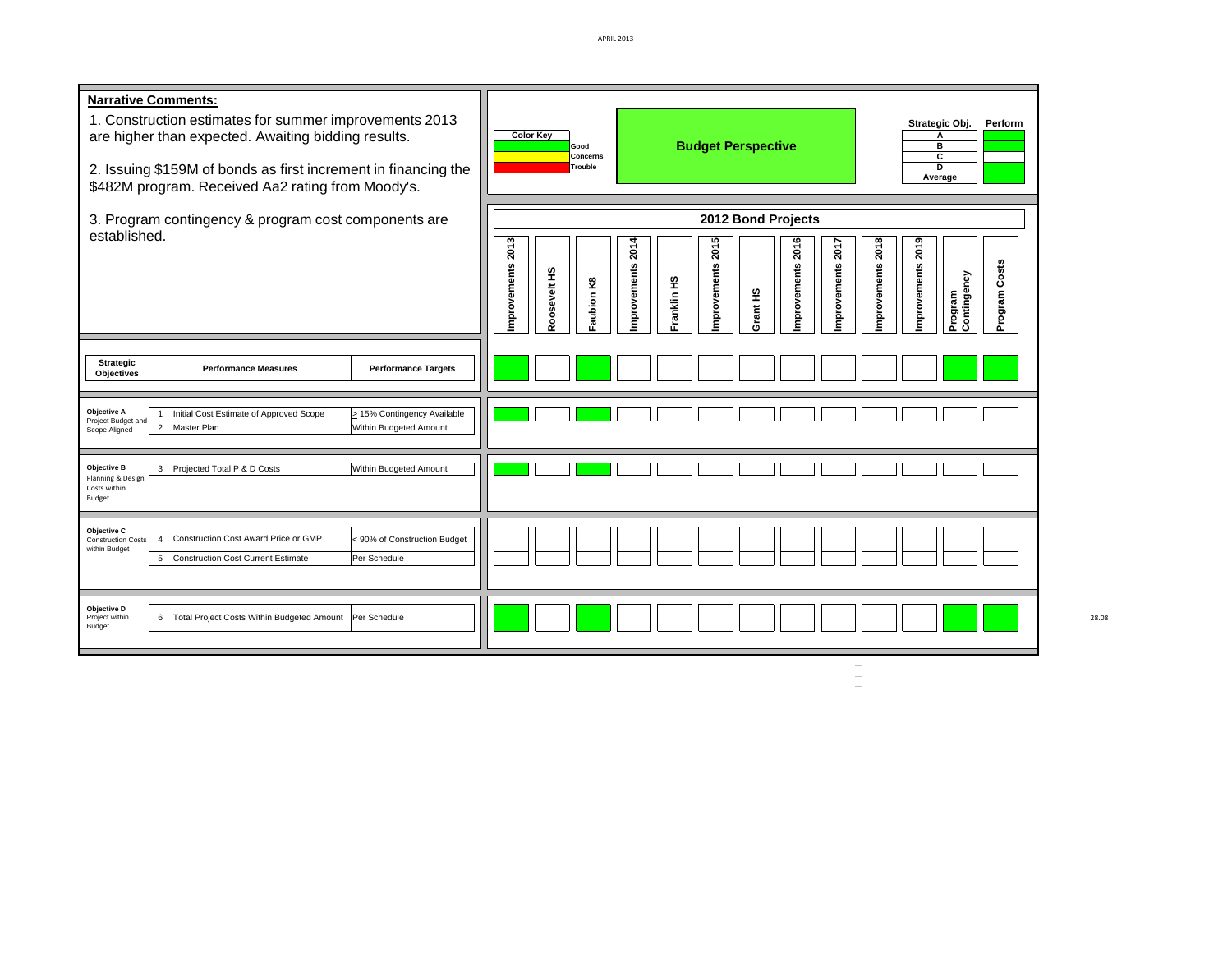| <b>Narrative Comments:</b><br>1. Project Improvements 2013 in bid phase. Expect to recommend<br>award for the four 'bid packages' in late April/early May.<br>2. Occupancy dates established for bond projects. Preparing<br>methodology for 2014 summer improvement projects.                                                                                                                                                                             | Strategic Obj.<br>Perform<br><b>Color Key</b><br>А<br>Good<br>в<br><b>Schedule Perspective</b><br>c<br>Concerns<br>ъ<br>Trouble<br>Average                                                                                        |
|------------------------------------------------------------------------------------------------------------------------------------------------------------------------------------------------------------------------------------------------------------------------------------------------------------------------------------------------------------------------------------------------------------------------------------------------------------|-----------------------------------------------------------------------------------------------------------------------------------------------------------------------------------------------------------------------------------|
| 3. High school project schedules at Roosevelt & Franklin have been<br>evaluated and detailed draft baseline schedules prepared.                                                                                                                                                                                                                                                                                                                            | 2012 Bond Projects<br>mprovements 2013<br>2015<br>2016<br>mprovements 2018<br>2019<br>mprovements 2017<br>2014<br>mprovements<br>mprovements<br>mprovements<br>mprovements<br>Roosevelt HS<br>ranklin HS<br>aubion K8<br>Grant HS |
| <b>Strategic</b><br><b>Performance Targets</b><br><b>Performance Measures</b><br><b>Objectives</b>                                                                                                                                                                                                                                                                                                                                                         |                                                                                                                                                                                                                                   |
| Objective A<br>Occupancy Date Goal Established<br>Establish Schedule<br>$\overline{2}$<br>Project Execution Strategy Developed<br>Target & Strategy<br>Overall Project Schedule Established<br>$\mathbf{3}$                                                                                                                                                                                                                                                |                                                                                                                                                                                                                                   |
| Objective B<br>Design Contract Award<br>$\overline{4}$<br>Planning,<br>5<br>Schematic Design Completed<br>Permitting &<br>Green $=$ < 0 weeks impact on<br>Design Phases or<br>$\,6\,$<br>Design Development Completed<br>scheduled design completion<br>Schedule<br>date. Yellow = $0 - 4$ weeks;<br>$\overline{7}$<br>Land Use Permit Approved<br>$Red > 4$ weeks<br><b>Construction Contract Documents</b><br>8<br><b>Building Permit Approved</b><br>9 |                                                                                                                                                                                                                                   |
| Objective C<br>Prime Contract Notice to Proceed<br>10<br>Green $=$ < 0 weeks impact on<br>Construction on<br>11<br><b>Construction Started</b><br>scheduled construction<br>Schedule<br>completion date. Yellow = $0$<br>12<br>Substantial Completion Date<br>4 weeks; Red > 4 weeks                                                                                                                                                                       |                                                                                                                                                                                                                                   |
| Objective D<br>13 FF&E Ordered<br>Same as Objective C<br>Meet Occupancy<br>FF&E Delivered and Installed<br>14<br>Completion<br>Schedule Target<br>Green $=$ < 0 weeks impact on<br>15 Projected Occupancy Date<br>scheduled date. Yellow = $0 - 4$<br>weeks; Red > 4 weeks                                                                                                                                                                                 | <b>Projected Occupancy Dates</b><br>09/15<br>09/19<br>09/16<br>09/17<br>09/18<br>09/13<br>09/17<br>09/17<br>09/14<br>09/17                                                                                                        |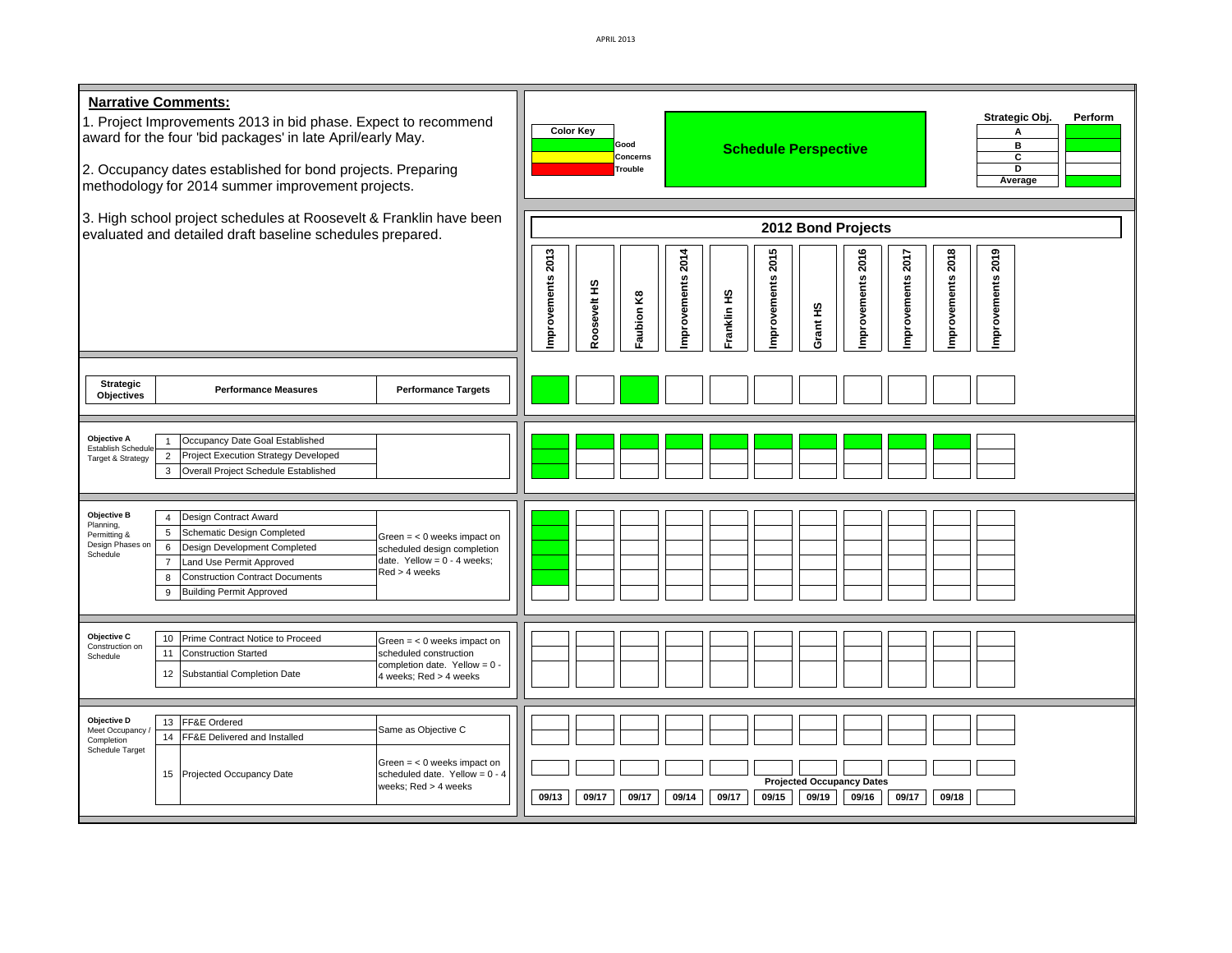APRIL 2013

| <b>Narrative Comments:</b><br>1. Stakeholder reviews for Project Improvements 2013 reflect<br>feedback from all five schools and maintenance director thru Design<br>phase.<br>2. Developing survey for Design Advisory Groups for the three High<br>Schools and Faubion.                                               | Strategic Obj. erformano<br><b>Color Key</b><br>А<br>Good<br>в<br><b>Stakeholder Perspective</b><br>c<br><b>Concerns</b><br>Average<br>Trouble<br>2012 Bond Projects<br>Improvements<br>2014<br>Improvements<br>2015<br>Improvements<br>2017<br>Improvements<br>2018<br>Improvements<br>2019<br>Improvements<br>2013<br>Improvements<br>Roosevelt HS<br>Franklin HS<br>Faubion K8<br>Grant HS<br>2016 |
|-------------------------------------------------------------------------------------------------------------------------------------------------------------------------------------------------------------------------------------------------------------------------------------------------------------------------|-------------------------------------------------------------------------------------------------------------------------------------------------------------------------------------------------------------------------------------------------------------------------------------------------------------------------------------------------------------------------------------------------------|
| Strategic<br><b>Performance Measures</b><br><b>Performance Targets</b><br><b>Objectives</b>                                                                                                                                                                                                                             |                                                                                                                                                                                                                                                                                                                                                                                                       |
| <b>Objective A</b><br>Project Scope Meets Educational Needs<br>Green: Rating of $\geq 4.0$ (1 - 5<br>$\mathbf{1}$<br>Meets Educational<br>$\overline{2}$<br>scale) Yellow: 3.0 - 4.0; Red: <<br>Design Meets Educational Needs<br>Needs<br><b>Construction Meets Educational Needs</b><br>3.0<br>$\mathbf{3}$           |                                                                                                                                                                                                                                                                                                                                                                                                       |
| Project Scope Meets Maint. / Facility Needs<br><b>Objective B</b><br>Green: Rating of $\geq 4.0$ (1 - 5<br>$\overline{4}$<br>Meets<br>Design Meets Maint. / Facility Needs<br>5<br>scale) Yellow: 3.0 - 4.0; Red: <<br>Maintenance /<br>3.0<br>Construction Meets Maint. / Facility Needs<br>6<br><b>Facility Needs</b> |                                                                                                                                                                                                                                                                                                                                                                                                       |
| Project Scope Meets DAG Needs<br>Objective C<br>$\overline{7}$<br>Green: Rating of $\geq 4.0$ (1 - 5<br>Design Advisory<br>Design Meets DAG Needs<br>scale) Yellow: 3.0 - 4.0; Red: <<br>8<br>Group (DAG)<br><b>Construction Meets DAG Needs</b><br>3.0<br>9<br>Needs                                                   |                                                                                                                                                                                                                                                                                                                                                                                                       |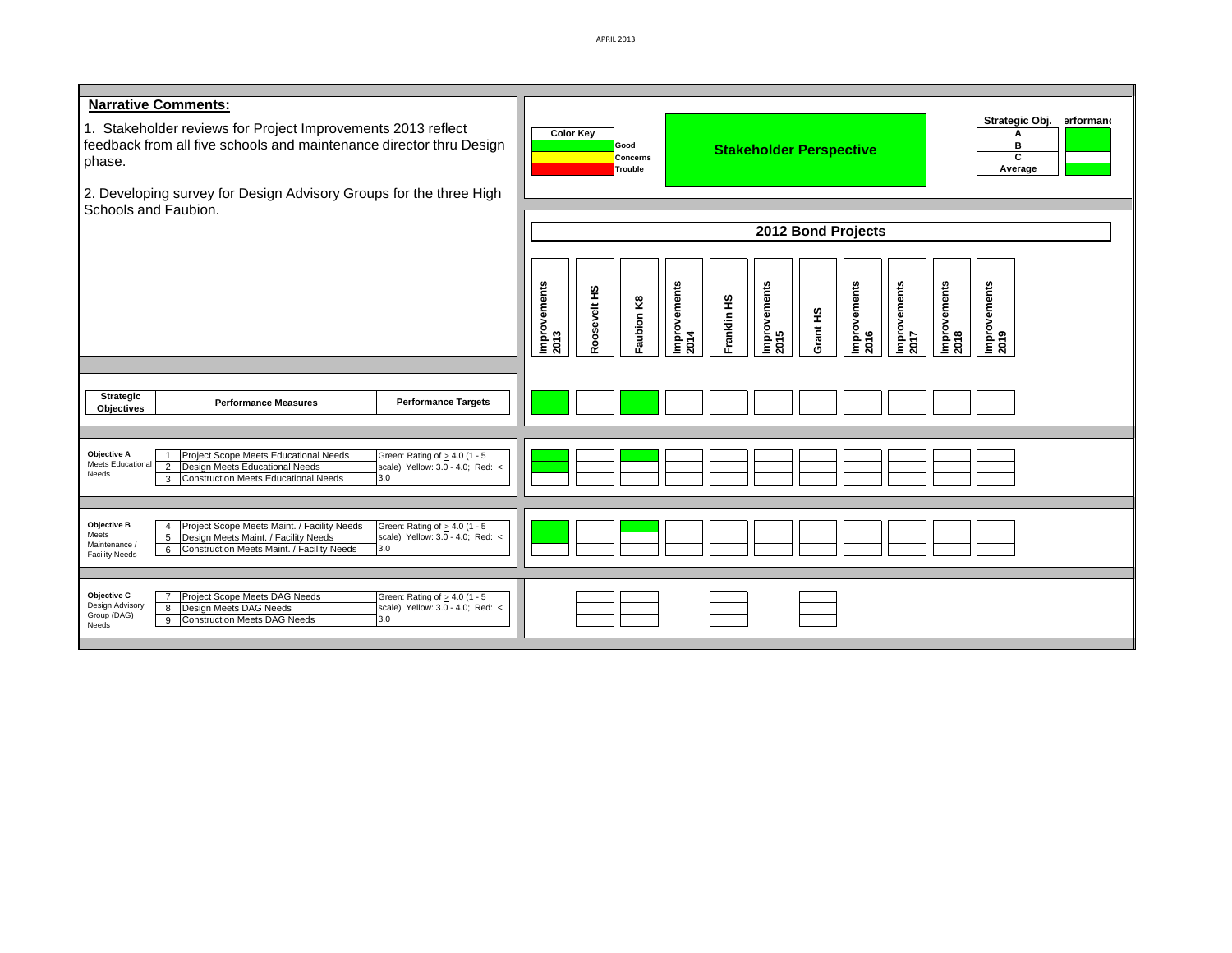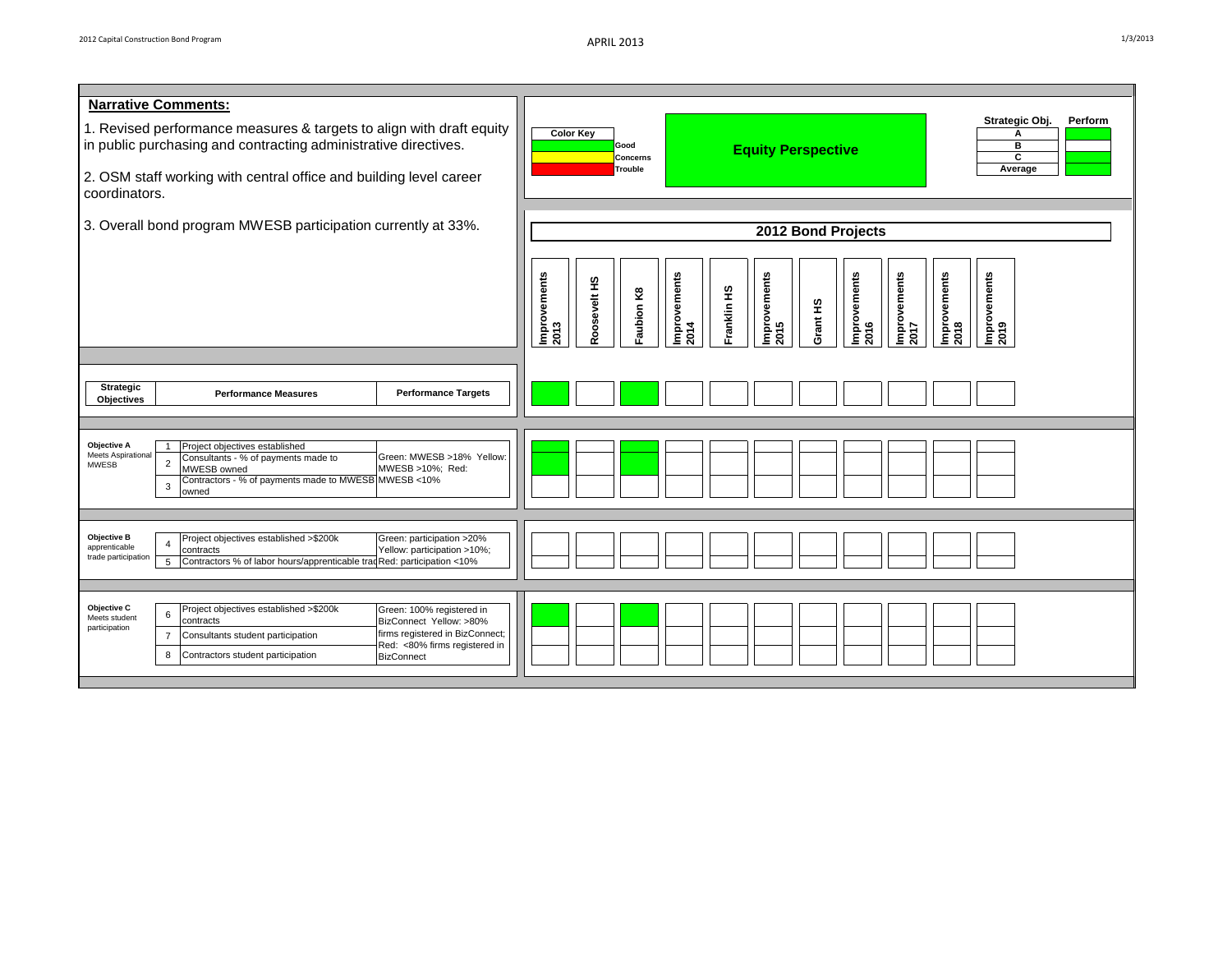



#### **NARRATIVE COMMENTS:**

- 1. Educational visioning & edspec work in progress.
- 2. Project improvements 2013 design phase is progressing on schedule.

3. Staff is moving ahead with providing pre‐engineered "relocatable portables" at Faubion.

4. Bond funded positions & hiring decisions nearly complete.

Budget Perspective

Overall Project Performance

Schedule Perspective

Equity Perspective

Stakeholders Perspective

5. Developing design 'statements of work' documentsfor RHS & FHS.

- 6. Preparing charters for Design Advisory Groups at RHS, FHS & Faubion.
- 7. Preparing methodology for 2014 Summer improvement projects.

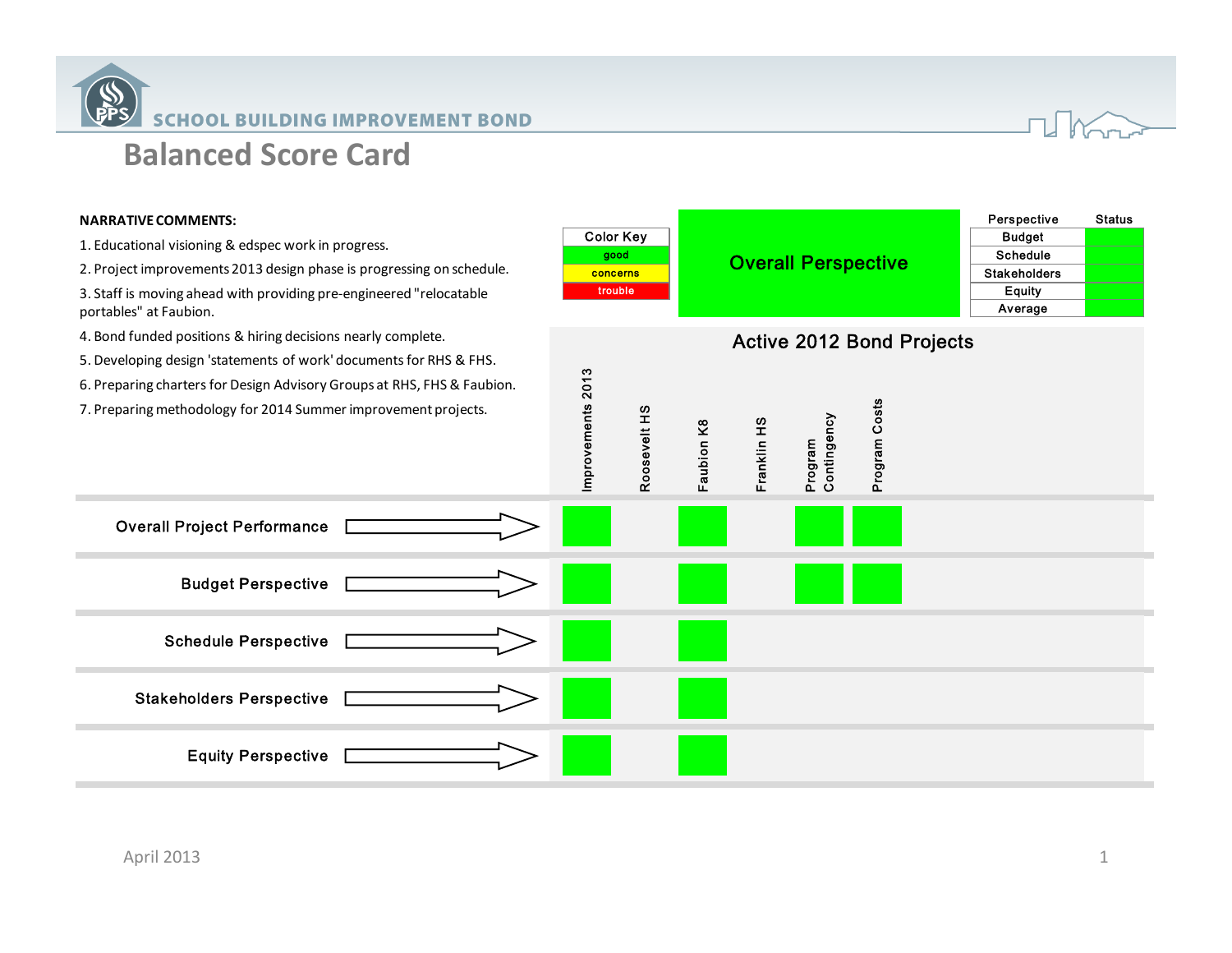



## **NARRATIVE COMMENTS:**

1. Construction estimates for summer improvements 2013 are higher than expected. Awaiting biddingresults.

2. Issuing \$159M of bonds as first incrementin financingthe \$482M program. Received Aa2 rating from Moody's.

|                  |                           | Strategic Obj. | <b>Status</b> |
|------------------|---------------------------|----------------|---------------|
| <b>Color Key</b> |                           |                |               |
| good             | <b>Budget Perspective</b> | в              |               |
| <b>concerns</b>  |                           |                |               |
| trouble          |                           |                |               |
|                  |                           | Average        |               |

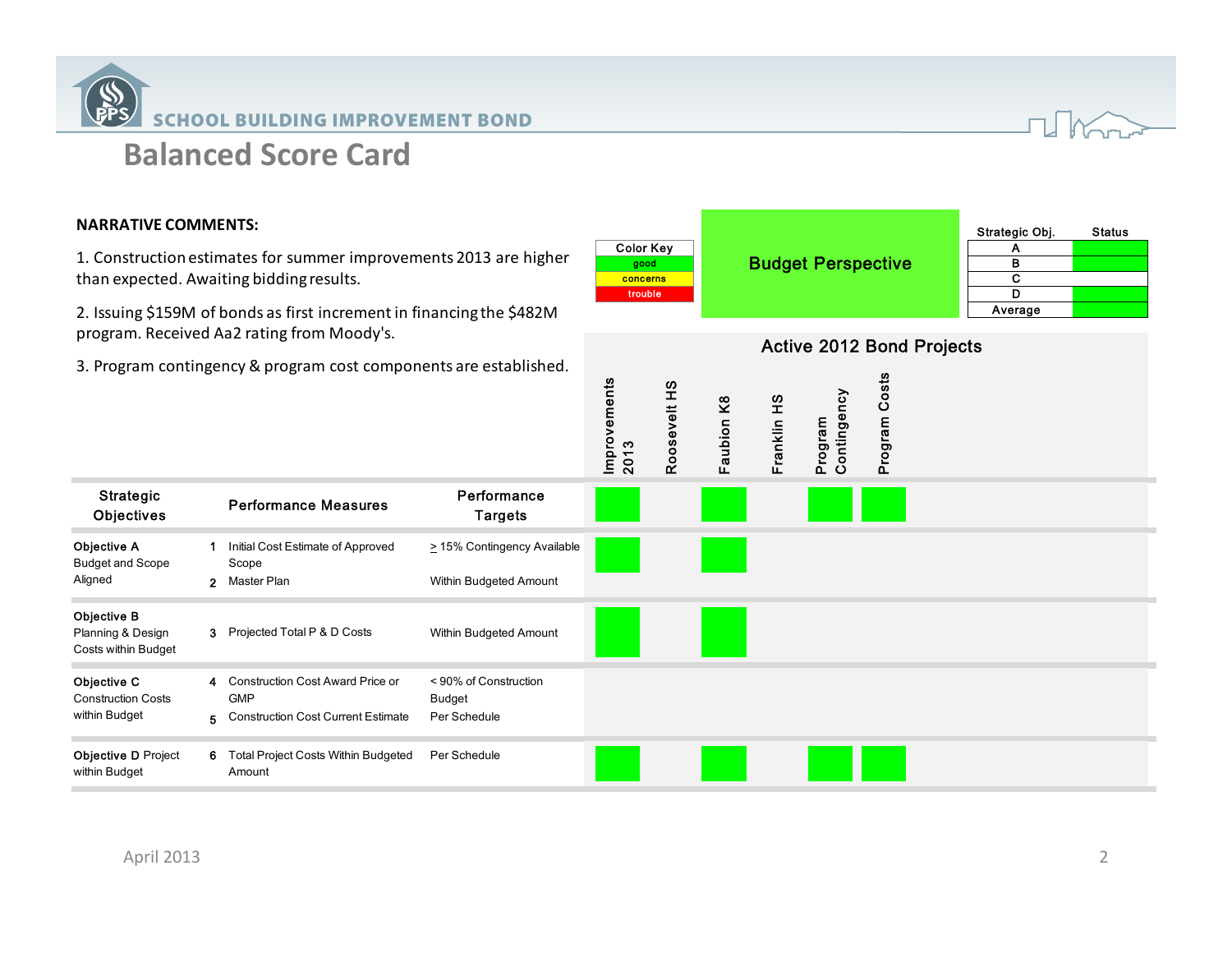



|              | <b>Improvement Category</b>              | <b>Bond Proposal</b>     | <b>Current Budget</b>    |
|--------------|------------------------------------------|--------------------------|--------------------------|
| A            | <b>Full Modernization or Replacement</b> | 278,000,000              | 265,376,716              |
| B            | <b>Educational Facility Improvements</b> | 5,000,000                | 3,782,094                |
| $\mathsf{C}$ | <b>Physical Facility Improvements</b>    | 69,500,000               | 66,183,016               |
| D            | Debt Repayment                           | 45,000,000               | 45,000,000               |
| E            | <b>Program Costs</b>                     | 84,500,000               | 101,658,174              |
|              |                                          |                          |                          |
|              | <b>Bond Total</b>                        | 482,000,000              | 482,000,000              |
|              | <b>SRGP</b>                              | $\overline{\phantom{m}}$ | 1,500,000                |
|              | <b>General Fund</b>                      | $\overline{\phantom{a}}$ | 4,458                    |
|              | Other                                    | $\overline{\phantom{a}}$ | $\overline{\phantom{a}}$ |
|              | <b>Program Total</b>                     | 482,000,000              | 483,504,458              |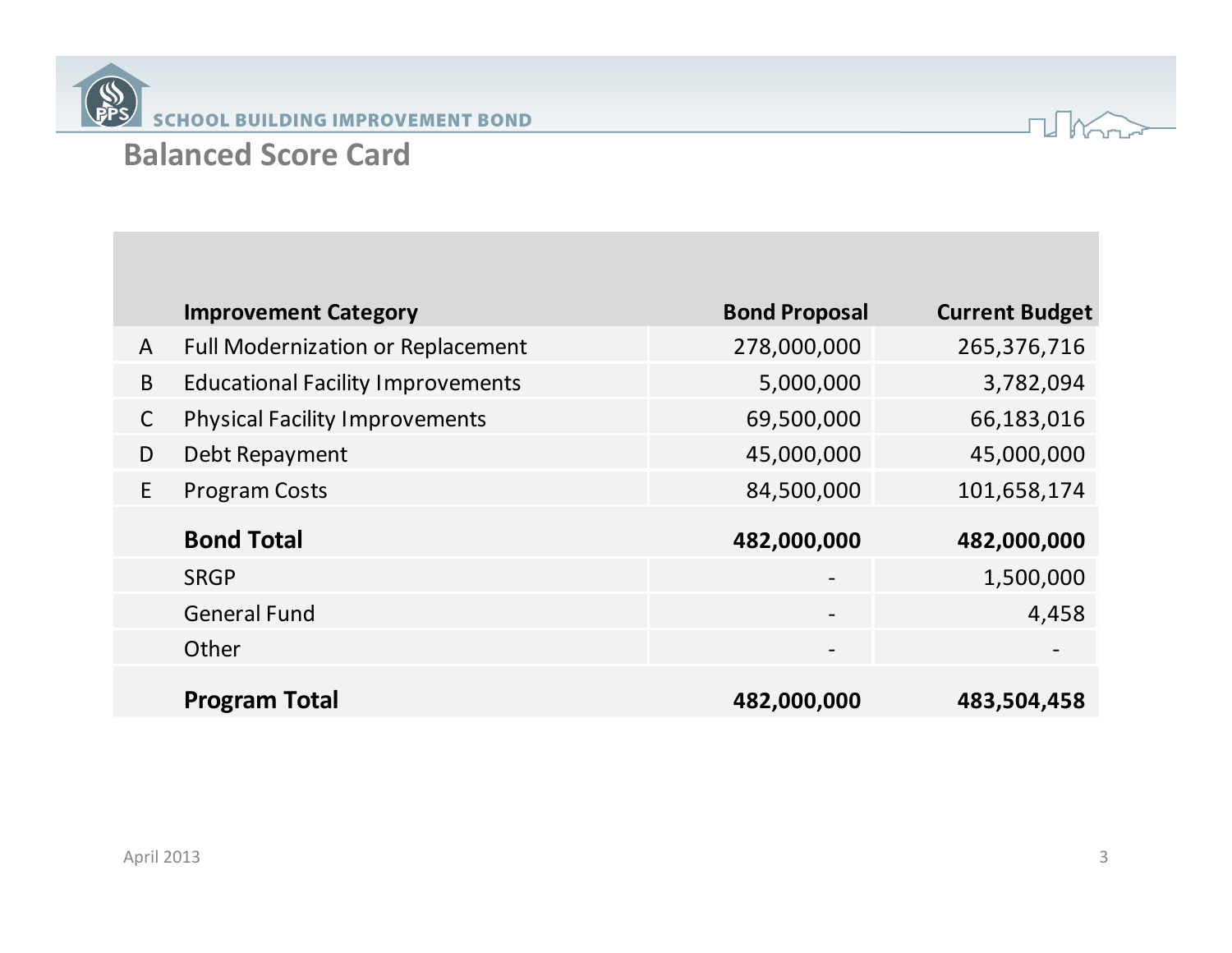



|              |                                 | <b>Original Project</b> | <b>Project Budget</b>    | <b>Current Project</b> |                          | <b>Estimate to</b> |                       | Over/(Under)   |                          |
|--------------|---------------------------------|-------------------------|--------------------------|------------------------|--------------------------|--------------------|-----------------------|----------------|--------------------------|
|              | Project                         | <b>Budget</b>           | <b>Changes</b>           | <b>Budget</b>          | Encumbered               | Complete           | <b>Estimate Total</b> | <b>Budget</b>  | Expended                 |
|              |                                 |                         |                          | A                      | В                        | C                  | D                     |                |                          |
|              |                                 |                         |                          |                        |                          |                    | $(B+C)$               | $(D - A)$      |                          |
| $\mathsf{A}$ | Full Modernization or Replaceme | 265,376,716             |                          | 265,376,716            | 344,769                  | 232,136,661        | 232,481,430           | (32, 895, 286) | 13,649                   |
| 01           | Grant                           | 88,336,829              |                          | 88,336,829             |                          | 75,086,305         | 75,086,305            | (13, 250, 524) |                          |
| 02           | Franklin                        | 81,585,655              |                          | 81,585,655             |                          | 74,893,086         | 74,893,086            | (6,692,569)    |                          |
| 03           | Roosevelt                       | 68,418,695              |                          | 68,418,695             |                          | 58,155,891         | 58,155,891            | (10, 262, 804) |                          |
| 04           | Faubion                         | 27,035,537              |                          | 27,035,537             | 344,769                  | 24,001,379         | 24,346,148            | (2,689,389)    | 13,649                   |
| B/C          | Phy/Educ Facility Improvements  | 67,741,920              | 3,812,716                | 71,554,637             | 1,003,469                | 61,807,947         | 62,811,416            | (8,743,221)    | 425,830                  |
| 05           | Improvement Project 2013        | 9,467,471               | 3,812,716                | 13,280,188             | 1,003,469                | 12,274,665         | 13,278,134            | (2,054)        | 425,830                  |
| 06           | Improvement Project 2014        | 13,620,121              |                          | 13,620,121             |                          | 11,577,103         | 11,577,103            | (2,043,018)    |                          |
| 07           | Improvement Project 2015        | 13,521,066              | $\overline{\phantom{a}}$ | 13,521,066             | $\overline{\phantom{a}}$ | 11,492,906         | 11,492,906            | (2,028,160)    |                          |
| 08           | Improvement Project 2016        | 15,274,437              | $\overline{\phantom{a}}$ | 15,274,437             | $\overline{\phantom{a}}$ | 12,983,272         | 12,983,272            | (2, 291, 166)  |                          |
| 09           | Improvement Project 2017        | 6,796,707               | $\sim$                   | 6,796,707              | $\overline{\phantom{a}}$ | 5,777,201          | 5,777,201             | (1,019,506)    | $\overline{\phantom{a}}$ |
| 10           | Improvement Project 2018        | 9,062,119               |                          | 9,062,119              |                          | 7,702,801          | 7,702,801             | (1,359,318)    |                          |
| D            | Debt Repayment                  | 45,000,000              | (85,068)                 | 44,914,932             | 182,110                  | 44,656,932         | 44,839,042            | (75, 890)      |                          |
| 11           | Debt Service                    | 44,700,000              | (85,068)                 | 44,614,932             |                          | 44,614,932         | 44,614,932            |                |                          |
| 12           | <b>Ed Specs</b>                 | 300,000                 |                          | 300,000                | 182,110                  | 42,000             | 224,110               | (75, 890)      |                          |
| E/F          | Program Costs                   | 103,881,364             | (2, 223, 190)            | 101,658,174            | 4,472,549                | 76,191,774         | 82,914,323            | (18, 743, 851) | 89,698                   |
| 13           | HS Master Planning #1           | 191,667                 |                          | 191,667                |                          | 191,667            | 191,667               |                |                          |
| 14           | HS Master Planning #2           | 191,667                 |                          | 191,667                |                          | 191,667            | 191,667               |                |                          |
| 15           | HS Master Planning #3           | 191,667                 |                          | 191,667                |                          | 191,667            | 191,667               |                |                          |
| 16           | HS Master Planning #4           | 191,667                 |                          | 191,667                |                          | 191,667            | 191,667               |                |                          |
| 17           | HS Master Planning #5           | 191,667                 |                          | 191,667                |                          | 191,667            | 191,667               |                |                          |
| 18           | HS Master Planning #6           | 191,667                 |                          | 191,667                |                          | 191,667            | 191,667               |                |                          |
| 19           | Swing Space & Transportation    | 9,550,000               |                          | 9,550,000              |                          | 9,550,000          | 9,550,000             |                |                          |
| 20           | <b>Bond 2012</b>                | 93,181,364              | (2,223,190)              | 90,958,174             | 4,472,549                | 65,491,774         | 72,214,323            | (18, 743, 851) | 89,698                   |
|              |                                 | 482,000,000             | 1,504,458                | 483,504,459            | 6,002,897                | 414,793,314        | 423,046,210           | (60, 458, 249) | 529,177                  |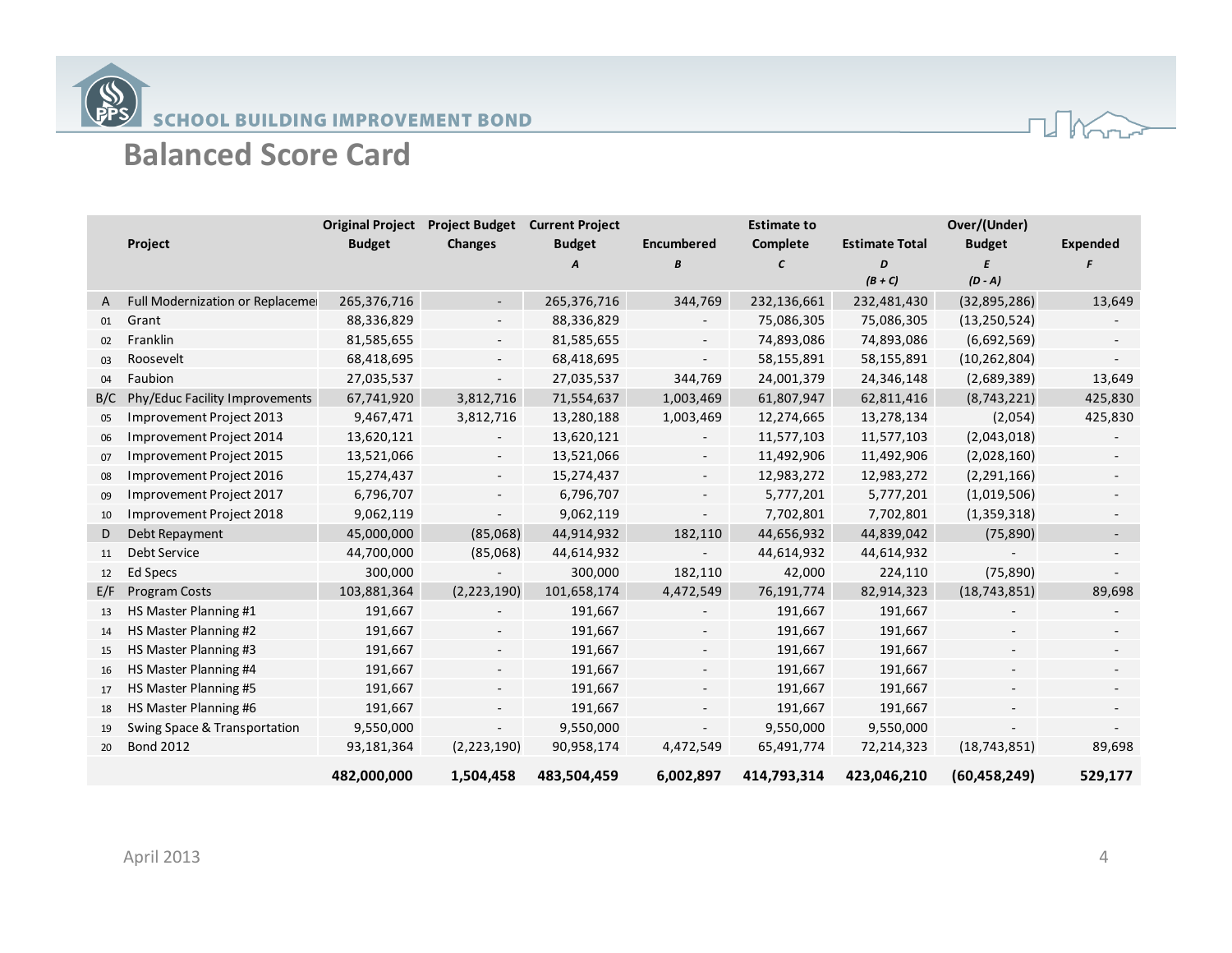

|    |                   | <b>Original Project</b> | <b>Project Budget</b>    | <b>Current Project</b> |                          | <b>Estimate to</b>       |                       | Over/(Under)   |                          |
|----|-------------------|-------------------------|--------------------------|------------------------|--------------------------|--------------------------|-----------------------|----------------|--------------------------|
|    | Project           | <b>Budget</b>           | <b>Changes</b>           | <b>Budget</b>          | Encumbered               | Complete                 | <b>Estimate Total</b> | <b>Budget</b>  | <b>Expended</b>          |
|    |                   |                         |                          | A                      | B                        | C                        | D                     | E              |                          |
|    |                   |                         |                          |                        |                          |                          | $(B+C)$               | $(D - A)$      |                          |
| 20 | <b>Bond 2012</b>  | 93,181,364              | (2, 223, 190)            | 90,958,174             | 4,472,549                | 65,491,774               | 72,214,323            | (18, 743, 851) | 89,698                   |
|    | Program Admin     | 15,117,566              | $-$                      | 15,117,566             | 4,472,549                | 12,491,774               | 19,214,323            | 4,096,757      | 89,698                   |
|    | PBOT              | 5,000,000               | $-$                      | 5,000,000              | $\overline{\phantom{a}}$ | 5,000,000                | 5,000,000             |                |                          |
|    | Bond Issuance     | 3,000,000               | $\sim$                   | 3,000,000              | $\overline{\phantom{a}}$ | 3,000,000                | 3,000,000             | $\sim$         | $\overline{\phantom{0}}$ |
|    | Cont - Escalation | 45,000,000              | $\overline{\phantom{0}}$ | 45,000,000             | $\overline{\phantom{a}}$ | 45,000,000               | 45,000,000            |                |                          |
|    | Cont - COO        | 5,063,798               | (2, 223, 190)            | 2,840,608              | $\overline{\phantom{a}}$ | $\overline{\phantom{a}}$ | $-$                   | (2,840,608)    |                          |
|    | Cont - BOE        | 20,000,000              | $-$                      | 20,000,000             | $\overline{\phantom{a}}$ | $\overline{\phantom{a}}$ | $-$                   | (20,000,000)   |                          |

|                        | <b>Budget</b> | 2012/13 | 2013/14                       | FΥ<br>2014/15     | <b>FY</b><br>2015/16 | <b>FY</b><br>2016/17 | <b>FY</b><br>2017/18                    | FY<br>2018/19 | FY<br>2019/20 | <b>FY</b><br>2020/21 | Program<br><b>Total</b> | Over/(Under)<br><b>Budget</b> |
|------------------------|---------------|---------|-------------------------------|-------------------|----------------------|----------------------|-----------------------------------------|---------------|---------------|----------------------|-------------------------|-------------------------------|
| Program Administration | 15.117.566    |         | 854,816 2,462,999             | 2,592,299         |                      |                      | 2,692,475 2,712,975 2,712,975 2,018,547 |               | 2,018,547     | 1.148.690            | 19.214.323              | 4,096,757                     |
| Project PM/CM          | 11.951.848    | 538.620 |                               | 823.337 1.184.910 | 1,309,748 1,567,810  |                      | 830,932                                 | 549.748       | 171.887       | 100.000              | 7.076.992               | (4,874,856)                   |
|                        | 27.069.414    |         | 1,393,436 3,286,336 3,777,209 |                   | 4,002,223            | 4,280,785            | 3,543,907                               | 2,568,295     | 2.190.434     | 1.248.690            | 26,291,315              | (778,099)                     |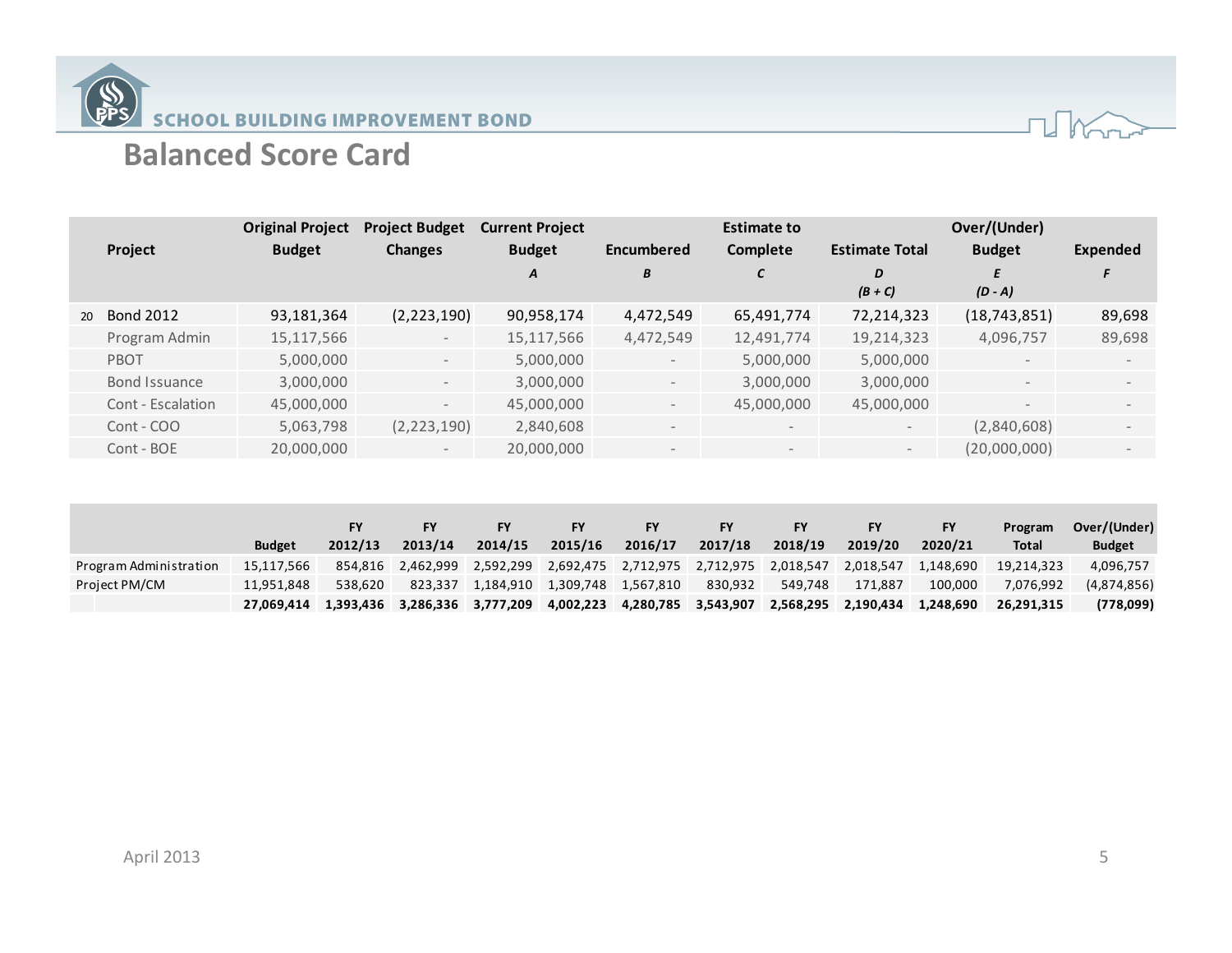

## **NARRATIVE COMMENTS**

1. Project Improvements 2013 in bid phase. Expect to recommend award for the four 'bid packages' in late April/early May.

2. Occupancy dates established for bond projects. Preparing methodology for 2014 summer improvement projects.

3. High school project schedules at Roosevelt & Franklin have been evaluatedand detailed draft baseline schedules prepared.

|                  |                      | Strategic Obj. | <b>Status</b> |
|------------------|----------------------|----------------|---------------|
| <b>Color Kev</b> | Schedule Perspective |                |               |
| good             |                      |                |               |
| concerns         |                      |                |               |
| trouble          |                      |                |               |
|                  |                      | Average        |               |

Active 2012 Bond Projects

| evaluated and detailed draft baseline schedules prepared.               |                        |                                                                                                                                                                                                  |                                                                                                                   | Improvements<br>2013 | Roosevelt HS | aubion K8<br>щ | Franklin HS                               |  |
|-------------------------------------------------------------------------|------------------------|--------------------------------------------------------------------------------------------------------------------------------------------------------------------------------------------------|-------------------------------------------------------------------------------------------------------------------|----------------------|--------------|----------------|-------------------------------------------|--|
| Strategic<br>Objectives                                                 |                        | <b>Performance Measures</b>                                                                                                                                                                      | <b>Performance Targets</b>                                                                                        |                      |              |                |                                           |  |
| Objective A<br><b>Establish Schedule</b><br>Target & Strategy           | 1<br>$\mathbf{2}$<br>3 | Occupancy Date Goal Established<br><b>Project Execution Strategy Developed</b><br>Overall Project Schedule Established                                                                           |                                                                                                                   |                      |              |                |                                           |  |
| Objective B<br>Planning, Permitting &<br>Design Phases on<br>Schedule   | 6<br>7<br>8<br>9       | 4 Design Contract Award<br>5 Schematic Design Completed<br>Design Development Completed<br>Land Use Permit Approved<br><b>Construction Contract Documents</b><br><b>Building Permit Approved</b> | Green $=$ < 0 weeks impact on<br>scheduled design completion<br>date.<br>Yellow = $0 - 4$ weeks:<br>Red > 4 weeks |                      |              |                |                                           |  |
| Objective C<br>Construction on<br>Schedule                              | 10<br>11<br>12         | Prime Contract Notice to Proceed<br><b>Construction Started</b><br><b>Substantial Completion Date</b>                                                                                            | Green $=$ < 0 weeks impact on<br>construction completion date.<br>Yellow = $0 - 4$ weeks;<br>Red > 4 weeks        |                      |              |                |                                           |  |
| Objective D<br>Meet Occupancy /<br><b>Completion Schedule</b><br>Target | 13<br>15               | FF&E Ordered<br>14 FF&E Delivered and Installed<br>Projected Occupancy Date                                                                                                                      | Same as Objective C<br>Green $=$ < 0 weeks impact on<br>scheduled date. Yellow = $0 -$<br>4 weeks; Red > 4 weeks  | 09/13                | 09/17        | 09/17          | <b>Projected Occupancy Dates</b><br>09/17 |  |

 $U$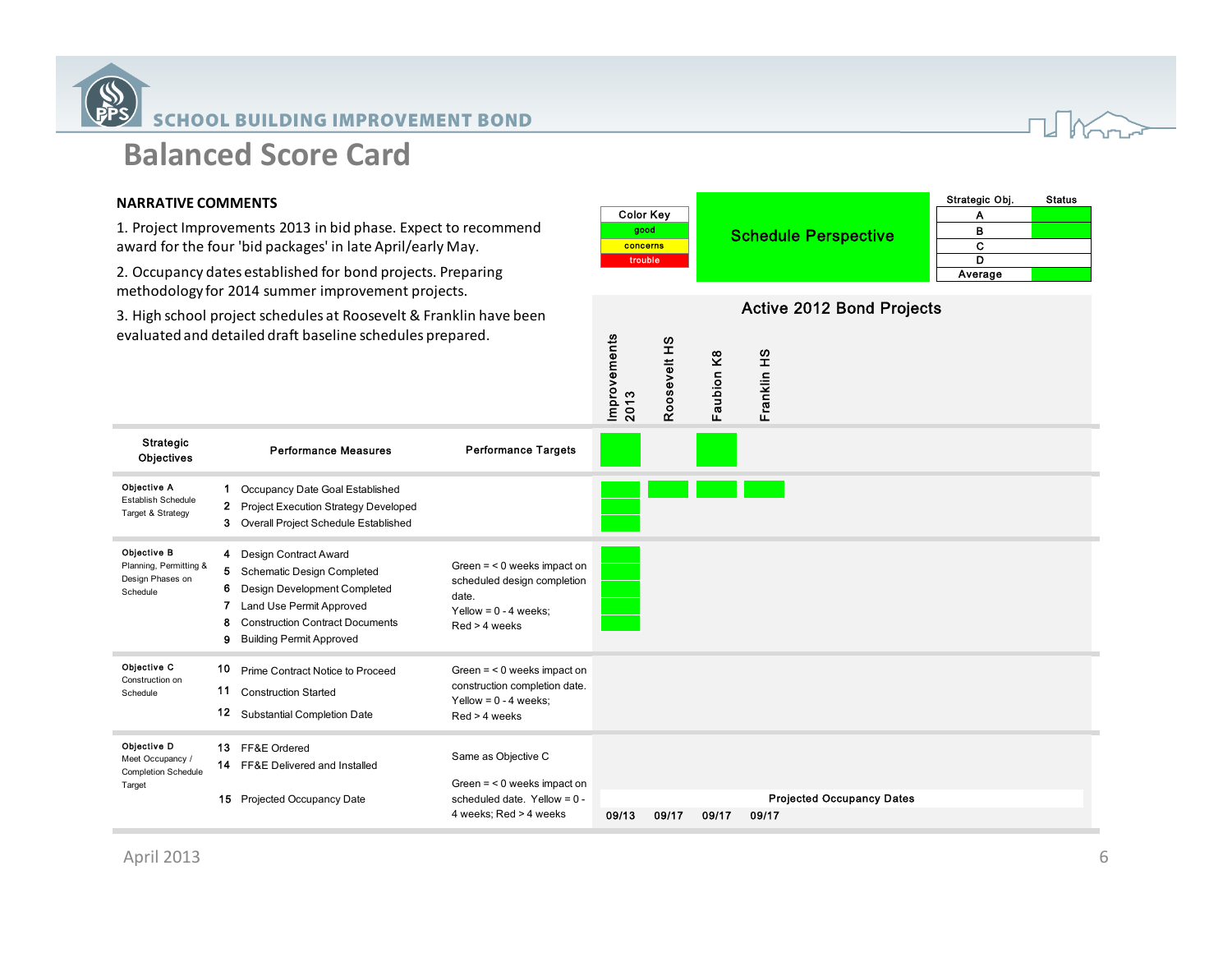



## **NARRATIVE COMMENTS**

Strategic

Objective A Meets Educational

Objective B Meets Maintenance / Facility Needs

Objective C Design Advisory Group (DAG) Needs

Needs

1. Stakeholder reviews for Project Improvements 2013 reflect feedback from all five schools and maintenance director thru Design phase.

2. Developing survey for Design Advisory Groups for the three High Schools and Faubion.

| <b>MMENTS</b><br>reviews for Project Improvements 2013 reflect<br>all five schools and maintenance director thru Design                                                                                                     | <b>Color Key</b><br>good<br>concerns<br>trouble |                               | <b>Stakeholder Perspective</b>   | Strategic Obj.<br>A<br>B<br>$\mathbf C$<br>Average | <b>Status</b> |
|-----------------------------------------------------------------------------------------------------------------------------------------------------------------------------------------------------------------------------|-------------------------------------------------|-------------------------------|----------------------------------|----------------------------------------------------|---------------|
| urvey for Design Advisory Groups for the three High<br>ıbion.                                                                                                                                                               |                                                 |                               | <b>Active 2012 Bond Projects</b> |                                                    |               |
|                                                                                                                                                                                                                             | Improvements<br>2013<br>Roosevelt HS            | Franklin HS<br>aubion K8<br>Щ |                                  |                                                    |               |
| Performance<br><b>Performance Measures</b><br><b>Targets</b>                                                                                                                                                                |                                                 |                               |                                  |                                                    |               |
| 1 Project Scope Meets Educational Needs<br>Green: Rating of $\geq$ 4.0 (1 - 5<br>scale)<br>2 Design Meets Educational Needs<br>Yellow: 3.0 - 4.0;<br>3 Construction Meets Educational Needs<br>Red: < 3.0                   |                                                 |                               |                                  |                                                    |               |
| 4 Project Scope Meets Maint. / Facility Needs<br>Green: Rating of $\geq$ 4.0 (1 - 5<br>scale)<br>5 Design Meets Maint. / Facility Needs<br>Yellow: 3.0 - 4.0;<br>6 Construction Meets Maint. / Facility Needs<br>Red: < 3.0 |                                                 |                               |                                  |                                                    |               |
| 7 Project Scope Meets DAG Needs<br>Green: Rating of $\geq$ 4.0 (1 - 5<br>scale)<br>8 Design Meets DAG Needs<br>Yellow: 3.0 - 4.0;<br>9 Construction Meets DAG Needs<br>Red: < 3.0                                           |                                                 |                               |                                  |                                                    |               |

Strategic<br>Objectives **Performance Measures**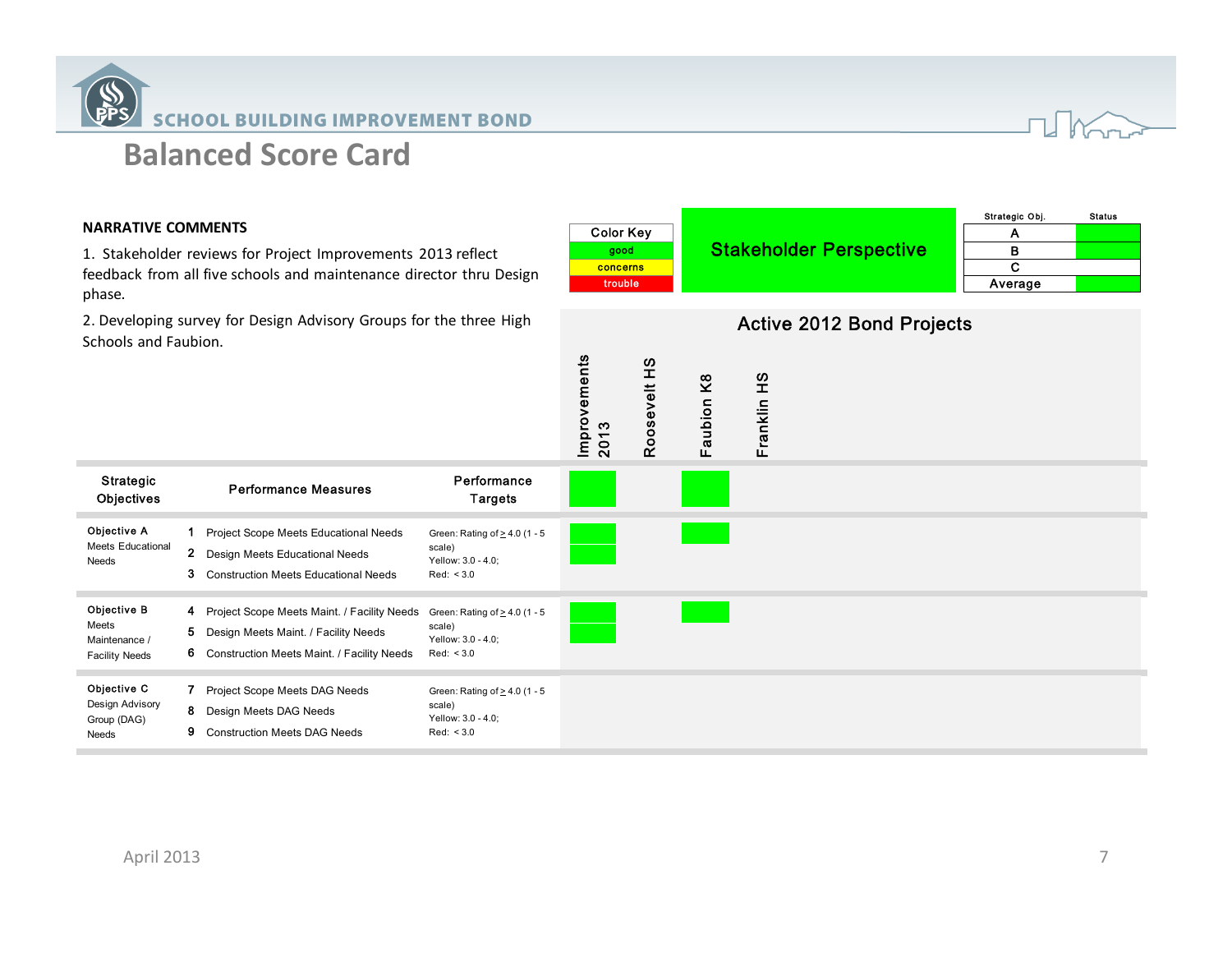



#### **NARRATIVE COMMENTS**

Strategic

Objective A Meets Aspirational MWESB

Objective C Meets student participation

Objective B apprenticable trade participation

1. Revised performance measures & targets to align with draft equity in public purchasing and contracting administrative directives.

2. OSM staff working with central office and building level career coordinators.

3. Overall bond program MWESB participation currently at 33%.

Objectives Performance Measures

7 Consultants student participation 8 Contractors student participation

firms registered in BizConnect

| MMENTS<br>rmance measures & targets to align with draft equity in<br>g and contracting administrative directives.<br>rking with central office and building level career<br>program MWESB participation currently at 33%. |                                                                                                                                                  | <b>Color Key</b><br>good<br>concerns<br>trouble                                                      |              |            |             | <b>Equity Perspective</b>        | Strategic Obj.<br>A<br>в<br>C<br>Average | <b>Status</b> |  |
|---------------------------------------------------------------------------------------------------------------------------------------------------------------------------------------------------------------------------|--------------------------------------------------------------------------------------------------------------------------------------------------|------------------------------------------------------------------------------------------------------|--------------|------------|-------------|----------------------------------|------------------------------------------|---------------|--|
|                                                                                                                                                                                                                           |                                                                                                                                                  | Improvements<br>2013                                                                                 | Roosevelt HS | Faubion K8 | Franklin HS | <b>Active 2012 Bond Projects</b> |                                          |               |  |
|                                                                                                                                                                                                                           | <b>Performance Measures</b>                                                                                                                      | <b>Performance Targets</b>                                                                           |              |            |             |                                  |                                          |               |  |
|                                                                                                                                                                                                                           | 1 Project objectives established<br>2 Consultants - % of payments made to MWESB<br>owned<br>3 Contractors - % of payments made to MWESB<br>owned | Green: MWESB >18%<br>Yellow: MWESB >10%;<br>Red: MWESB <10%                                          |              |            |             |                                  |                                          |               |  |
|                                                                                                                                                                                                                           | 4 Project objectives established >\$200k contracts<br>5 Contractors % of labor hours/apprenticable trade Red: participation <10%                 | Green: participation >20%<br>Yellow: participation >10%;                                             |              |            |             |                                  |                                          |               |  |
|                                                                                                                                                                                                                           | 6 Project objectives established >\$200k contracts<br>7 Consultants student participation                                                        | Green: 100% registered in<br>BizConnect Yellow: >80%<br>firms registered in<br>BizConnect: Red: <80% |              |            |             |                                  |                                          |               |  |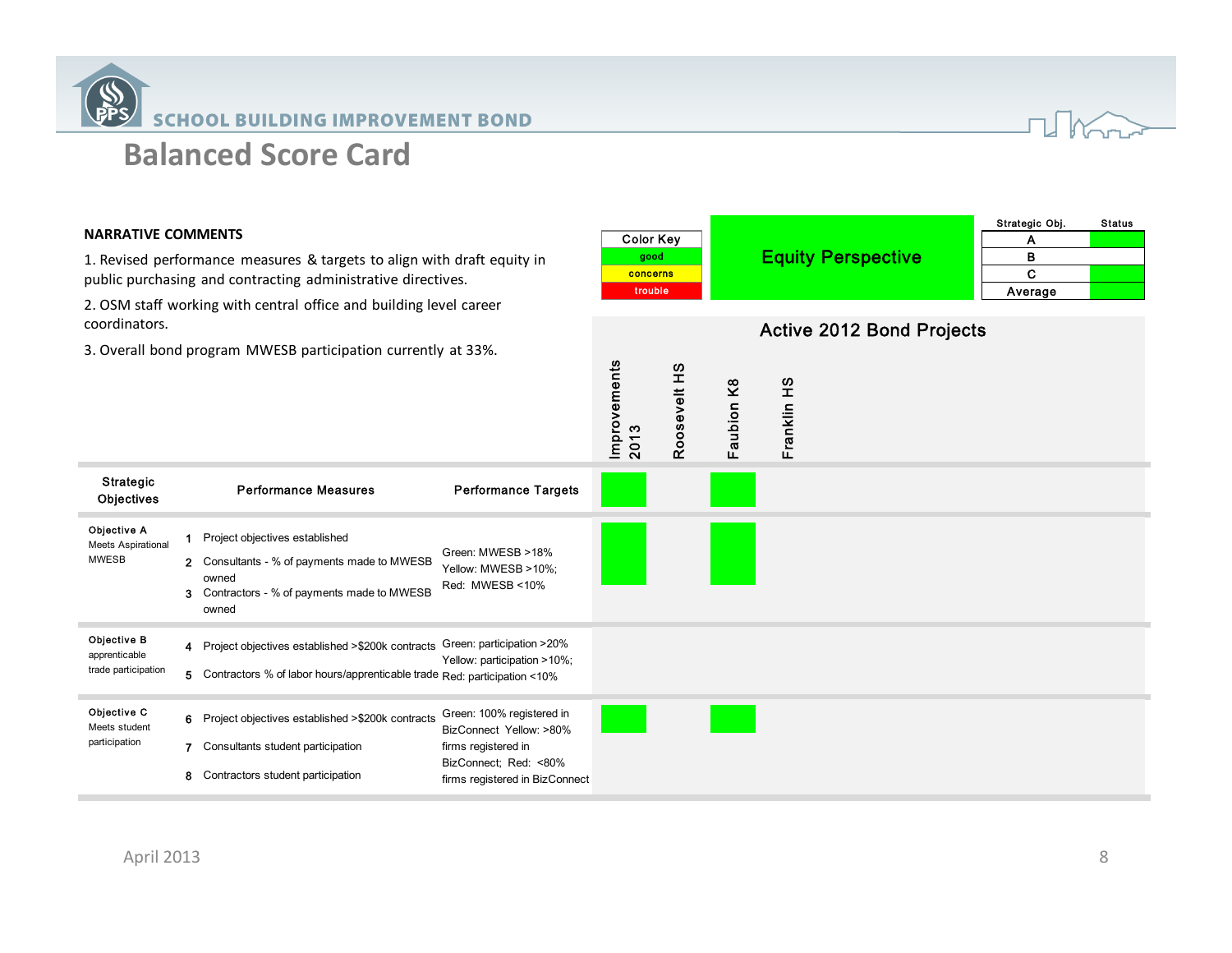## BOARD OF EDUCATION SCHOOL DISTRICT NO. 1J, MULTNOMAH COUNTY, OREGON

## INDEX TO THE AGENDA REGULAR MEETING

## April 29, 2013

**Board Board** Action<br>Number Number Page

#### **Personnel**

| 4750 |  |
|------|--|
| 4751 |  |

## Purchases, Bids, Contracts

| 4752 | Personal/Professional Services, Goods, and Services Expenditure Contracts |  |
|------|---------------------------------------------------------------------------|--|
|      |                                                                           |  |

## Other Matters Requiring Board Approval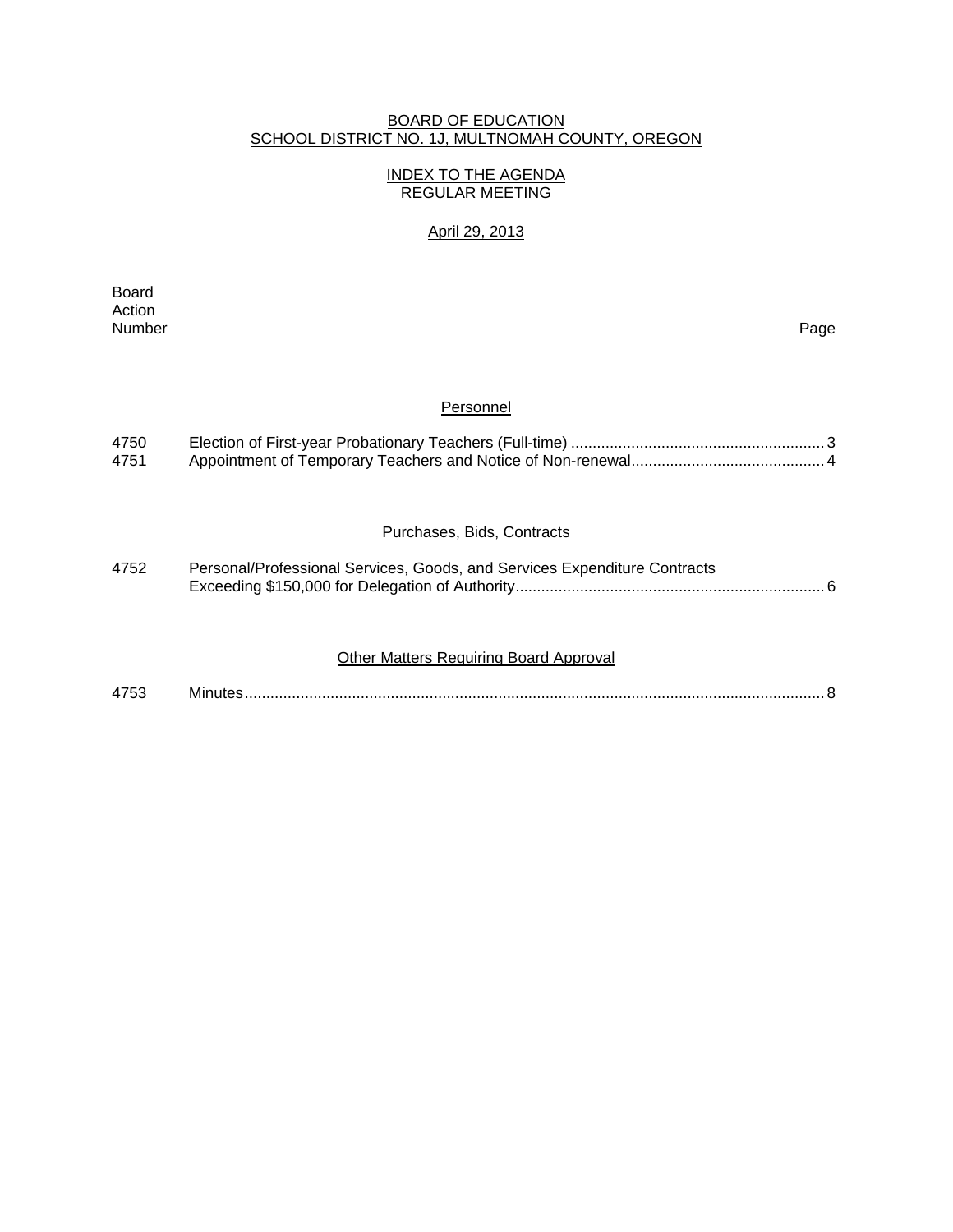## **Personnel**

The Superintendent RECOMMENDS adoption of the following items:

Numbers 4750 and 4751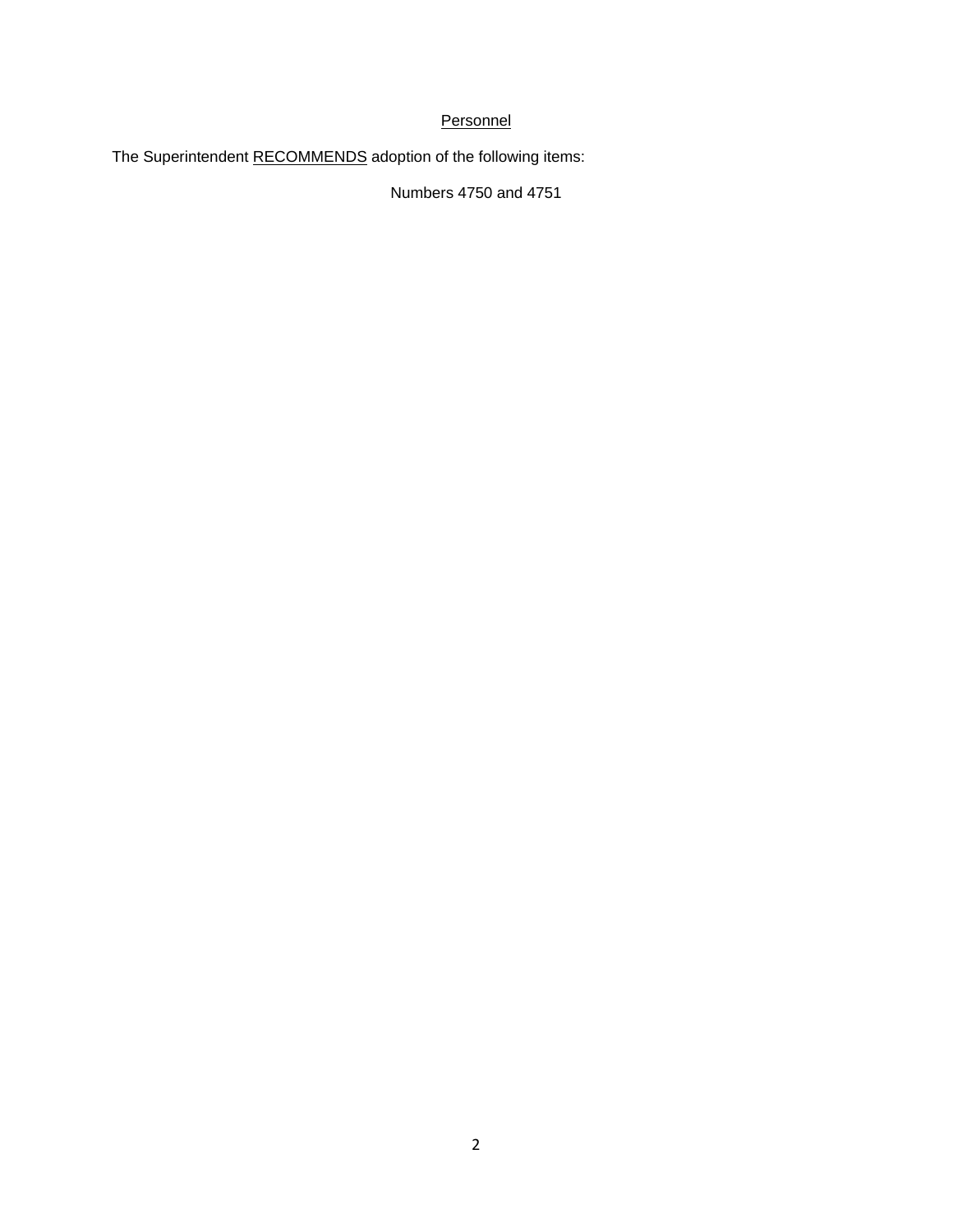## **RESOLUTION No. 4750**

## Election of First-year Probationary Teachers (Full-time)

## **RECITAL**

On the advice of the Chief Human Resources Officer, the Superintendent recommends that the teacher listed below be elected as a First-year Probationary Teacher.

## **RESOLUTION**

The Board of Education accepts the Superintendent's recommendation, and by this resolution hereby elects as First-year Probationary Teachers for the school year 2012-13 the following persons, subject to the employment terms and conditions set out in the standard form contract approved by legal counsel for the District and to be placed on the applicable Salary Guide that now exists or is hereafter amended:

*Full-time*

| First | Last     | ID     |  |
|-------|----------|--------|--|
| .John | Eisemann | 021268 |  |

*S. Murray*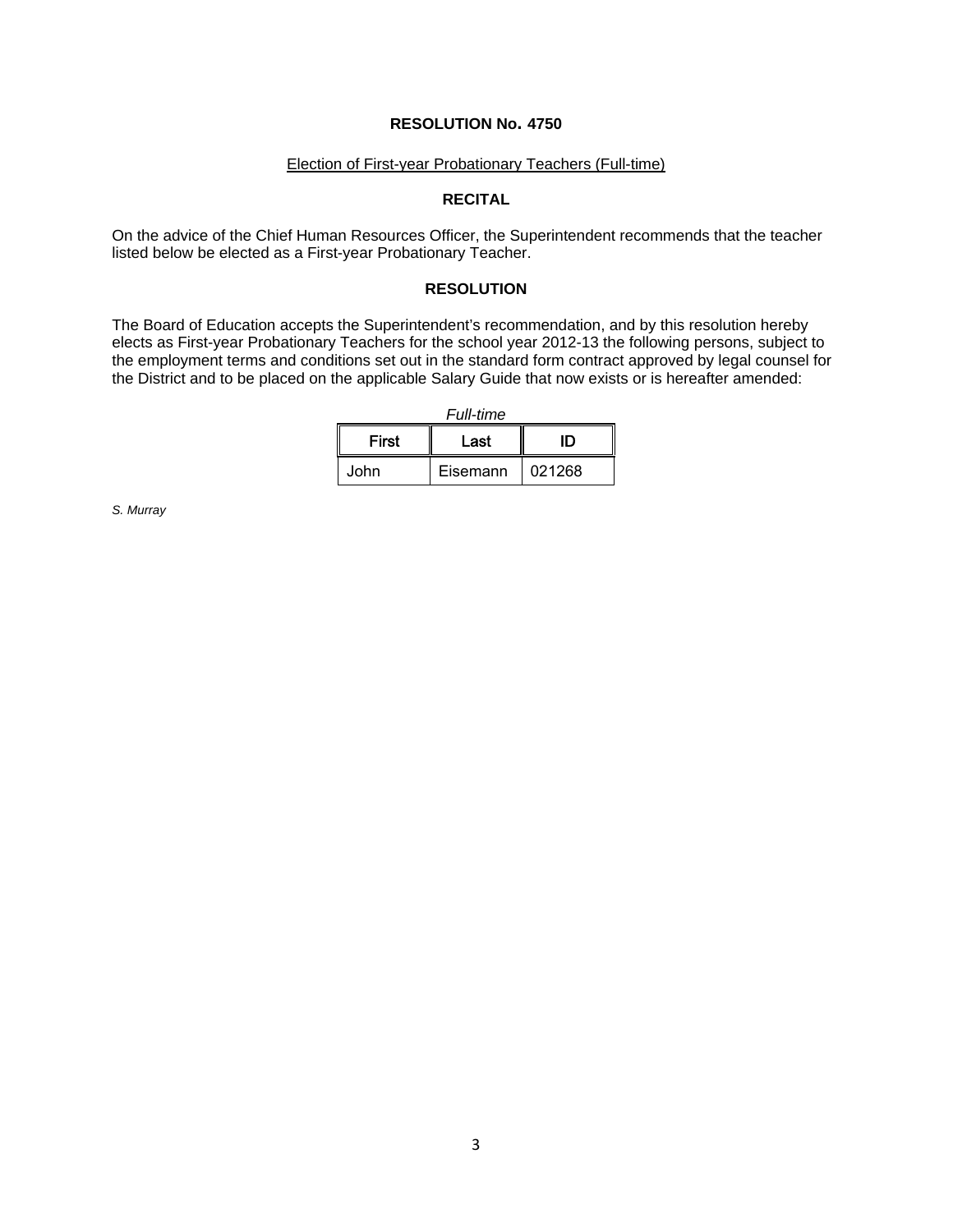## **RESOLUTION No. 4751**

## Appointment of Temporary Teachers and Notice of Non-renewal

## **RESOLUTION**

The Board of Education accepts the recommendation to designate the following persons as temporary teachers for the term listed below. These temporary contracts will not be renewed beyond their respective termination dates because the assignments are temporary and District does not require the teachers' services beyond completion of their respective temporary assignments.

| <b>First</b>  | Last                   | ID     | Eff. Date | <b>Term Date</b> |
|---------------|------------------------|--------|-----------|------------------|
| Lisa          | <b>Barnett</b>         | 020013 | 4/1/2013  | 6/19/2013        |
| Dana          | Berglund               | 021538 | 3/4/2013  | 6/19/2013        |
| Jamey         | <b>Billig</b>          | 018219 | 3/11/2013 | 6/19/2013        |
| Patricia      | <b>Burnett</b>         | 004782 | 4/1/2013  | 6/19/2013        |
| Martin        | Castillo               | 021440 | 2/20/2013 | 4/21/2013        |
| Robert        | <b>Doltar</b>          | 006209 | 2/12/2013 | 6/19/2013        |
| Cecilia       | Dove                   | 019073 | 2/21/2013 | 6/3/2013         |
| Heather       | Elder                  | 021315 | 1/2/2013  | 6/19/2013        |
| Travis        | Flye                   | 021455 | 2/11/2013 | 6/19/2013        |
| Suzanne       | Jaynes                 | 002950 | 3/2/2013  | 5/25/2013        |
| Renee         | Kruger                 | 017464 | 11/7/2012 | 6/19/2013        |
| Doug          | Mandell                | 021480 | 4/1/2013  | 6/19/2013        |
| Paige         | Miller                 | 021647 | 4/2/2013  | 6/19/2013        |
| Ronald        | Morgan                 | 015966 | 3/18/2013 | 6/19/2013        |
| Alicia        | O'Leary                | 021650 | 4/8/2013  | 8/3/2013         |
| Daniel        | Patterson              | 020865 | 4/8/2013  | 6/19/2013        |
| Gayle         | Quigley                | 006497 | 2/16/2013 | 5/1/2013         |
| Connie        | <b>Spieler Compton</b> | 020844 | 1/22/2013 | 4/6/2013         |
| Michele       | Stahlecker             | 015932 | 1/22/2013 | 6/19/2013        |
| James         | Steranko               | 021354 | 2/4/2013  | 5/15/2013        |
| Sid           | Tyler                  | 016059 | 4/1/2013  | 6/19/2013        |
| <b>Britta</b> | Walker                 | 015623 | 4/15/2013 | 6/19/2013        |
| Frank         | Winicki                | 021631 | 3/18/2013 | 6/19/2013        |
| Janie         | Zimmerman              | 021446 | 1/24/2013 | 4/16/2013        |

*S. Murray*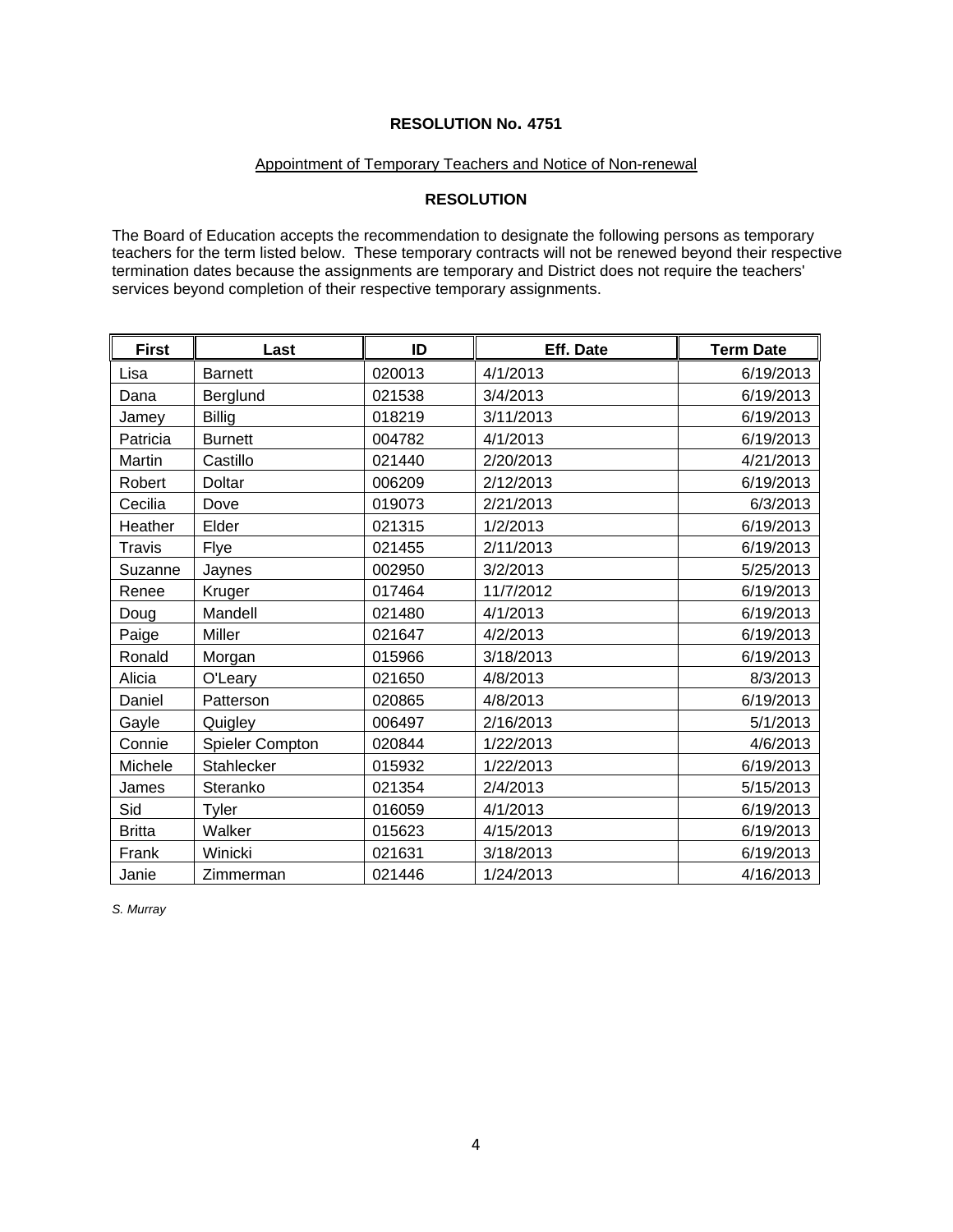## Purchases, Bids, Contracts

The Superintendent RECOMMENDS adoption of the following item:

Number 4752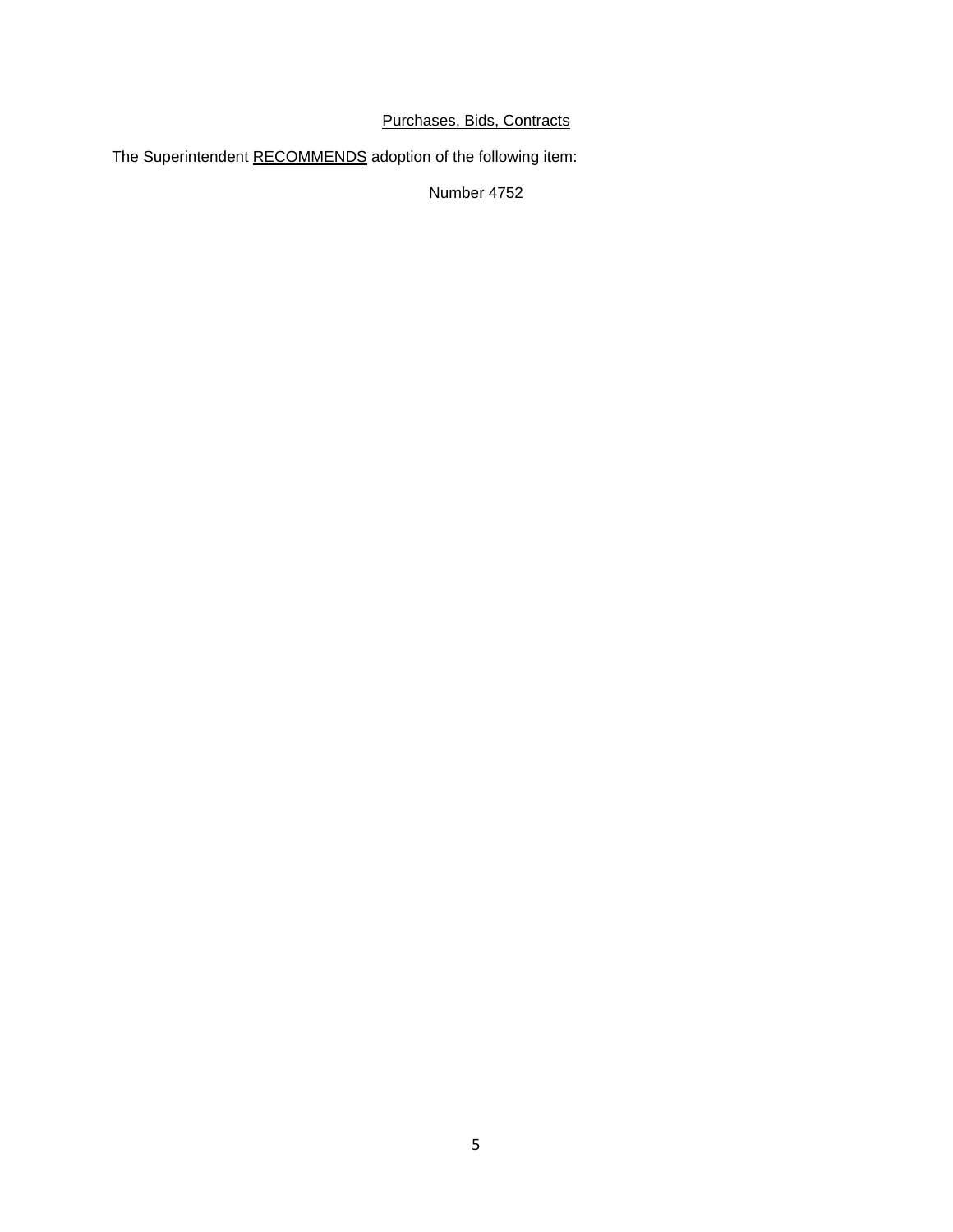## **RESOLUTION No. 4752**

## Personal / Professional Services, Goods, and Services Expenditure Contracts Exceeding \$150,000 for Delegation of Authority

#### **RECITAL**

Portland Public Schools ("District") Public Contracting Rules PPS-45-0200 ("Authority to Approve District Contracts; Delegation of Authority to Superintendent") requires the Board of Education ("Board") enter into contracts and approve payment for products, materials, supplies, capital outlay, equipment, and services whenever the total amount exceeds \$150,000 per contract, excepting settlement or real property agreements. Contracts meeting this criterion are listed below.

#### **RESOLUTION**

The Superintendent recommends that the Board approve these contracts. The Board accepts this recommendation and by this resolution authorizes the Deputy Clerk to enter into agreements in a form approved by General Counsel for the District.

| <b>Contractor</b>                          | <b>Contract Term</b>                                       | <b>Contract Type</b>    | <b>Description of Services</b>                                                                                                                                             | Contract<br>Amount | Responsible<br>Administrator,<br><b>Funding Source</b>                          |
|--------------------------------------------|------------------------------------------------------------|-------------------------|----------------------------------------------------------------------------------------------------------------------------------------------------------------------------|--------------------|---------------------------------------------------------------------------------|
| Skanska USA<br>Building, Inc.              | 04/30/13<br>Construction<br>through<br>C 59767<br>02/28/14 |                         | District-wide: Boiler<br>Conversion Project - Phase<br>2. Group $1 - 7$ sites:<br>Applegate, Columbia,<br>Hollyrood, Kenton, Meek,<br>Sabin, and Skyline.<br>ITB:2012-1602 | \$669,027          | T. Magliano<br><b>Fund 438</b><br>Dept. 5597<br>Project J0101                   |
| Russell<br>Construction, Inc.              | 4/30/13<br>through<br>11/30/13                             | Construction<br>C xxxxx | Benson HS & Kelly School:<br>Skylight replacements<br>services, ITB: 2012-1572                                                                                             | \$185,285          | T. Magliano<br><b>Fund 438</b><br>Dept. 5597<br>Project J0117                   |
| <b>Baldwin General</b><br>Contracting Inc. | 4/30/13<br>through<br>11/30/13                             | Construction<br>C xxxxx | Alameda ES: Seismic<br>rehabilitation and re-roofing<br>services. ITB:2013-1604<br>See Staff Report                                                                        | \$2,305,220        | J. Owens<br><b>Fund 451</b><br>Dept. 5511<br>Project DB105<br>Project DC105-405 |

## **NEW CONTRACTS**

## **NEW INTERGOVERNMENTAL AGREEMENTS ("IGAs")**

No New IGAs

## **AMENDMENTS TO EXISTING CONTRACTS**

No Amendments to Existing Contracts

*N. Sullivan*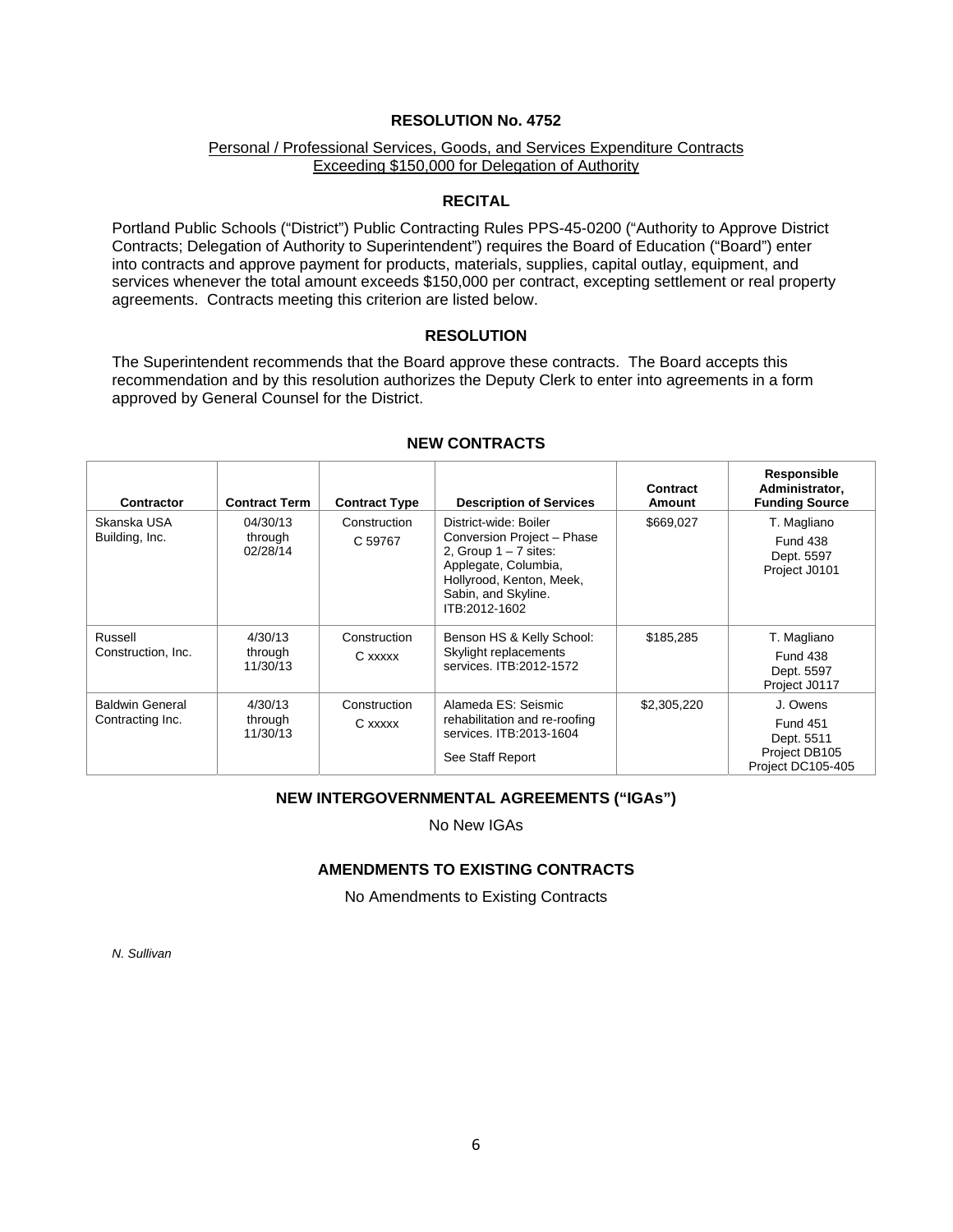## Other Matters Requiring Board Approval

The Superintendent RECOMMENDS adoption of the following item:

Number 4753